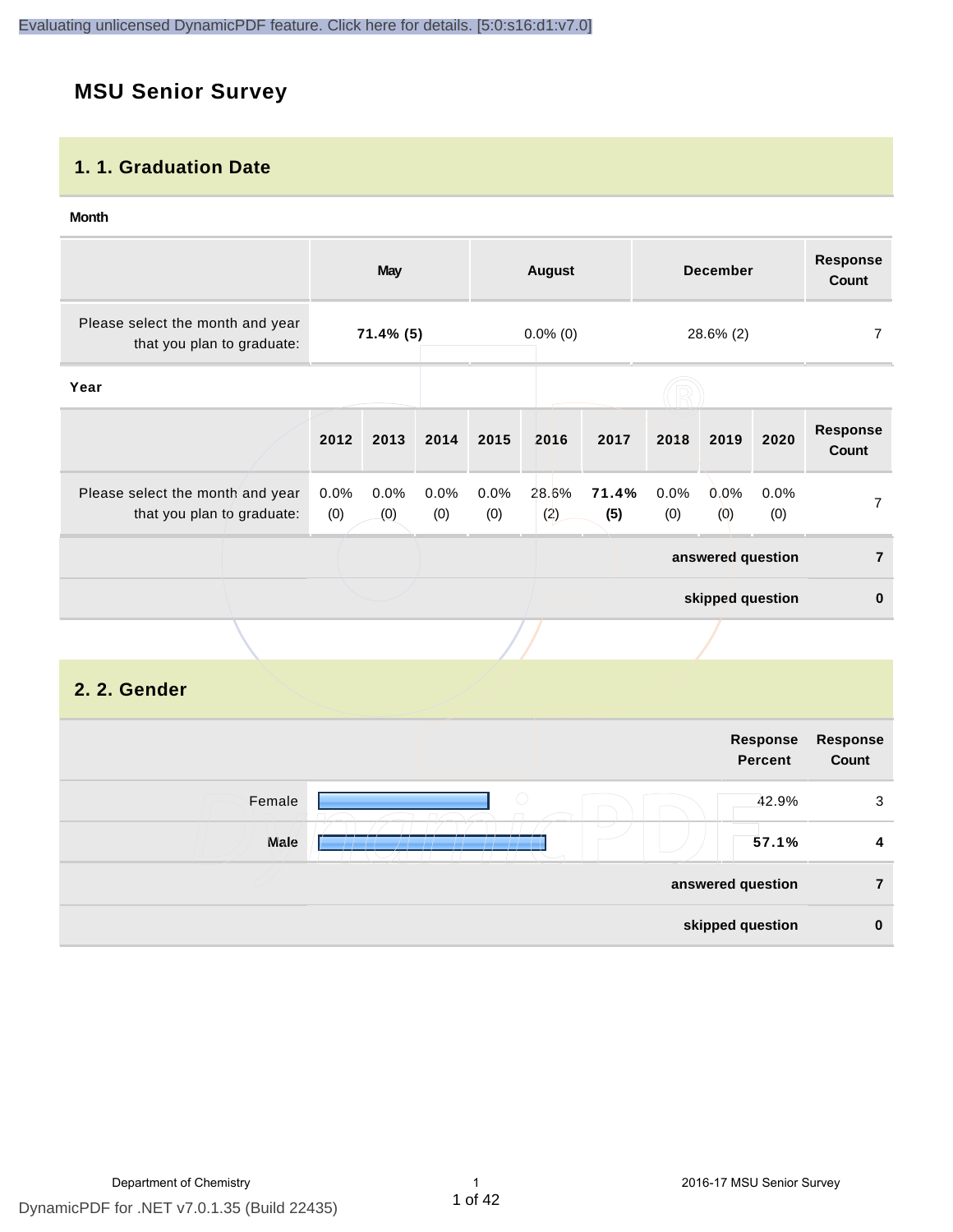# **3. 3. Ethnic Background**

|                                           | <b>Response</b><br><b>Percent</b> | <b>Response</b><br>Count |
|-------------------------------------------|-----------------------------------|--------------------------|
| White                                     | 100.0%                            | $\overline{7}$           |
| Black/African-American                    | 0.0%                              | $\pmb{0}$                |
| Asian                                     | 0.0%                              | $\pmb{0}$                |
| Hispanic/Latino                           | 0.0%                              | $\pmb{0}$                |
| American Indian/Alaskan Native            | 0.0%                              | $\mathbf 0$              |
| Native Hawaiian/Other Pacific<br>Islander | 0.0%                              | $\mathbf 0$              |
| Two or more races                         | 0.0%                              | $\mathbf 0$              |
|                                           | answered question                 | $\overline{7}$           |
|                                           | skipped question                  | $\pmb{0}$                |
|                                           |                                   |                          |

# **4. 4. Are you a U.S. citizen?**

|            |                   | Response<br><b>Percent</b> | Response<br>Count |
|------------|-------------------|----------------------------|-------------------|
| <b>Yes</b> |                   | 83.3%                      | 5                 |
| No         | $\bigcirc$        | 16.7%                      |                   |
|            | answered question |                            | 6                 |
|            | skipped question  |                            |                   |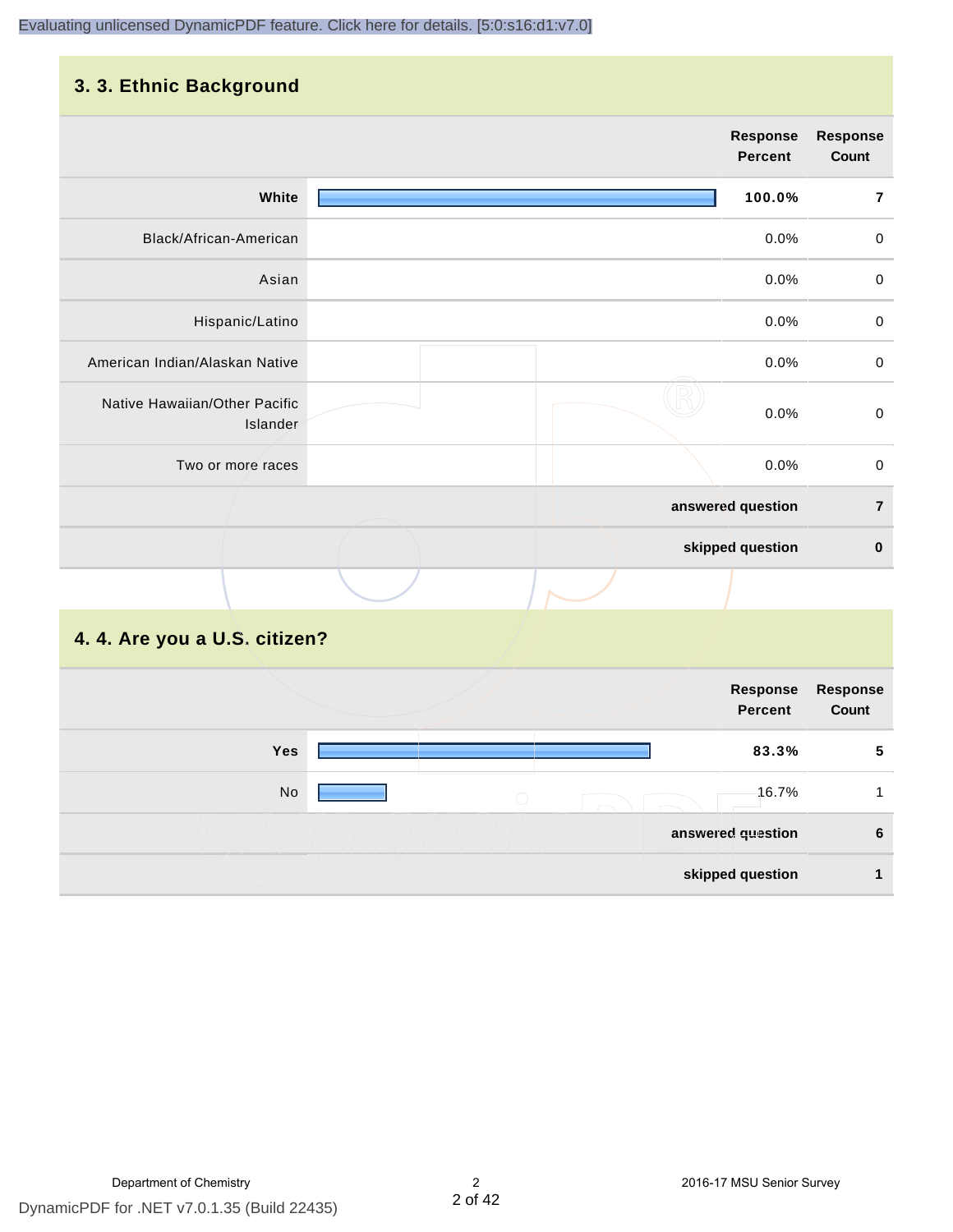# **5. 5. What is your residency classification at MSU? Response Response Percent Count In-state 71.4% 5** Out-of-state **14.3%** 1 International **Products and American Control** to the control of the 14.3% international to the 14.3% in the 14.3% **answered question 7 skipped question 0** DynamicPDF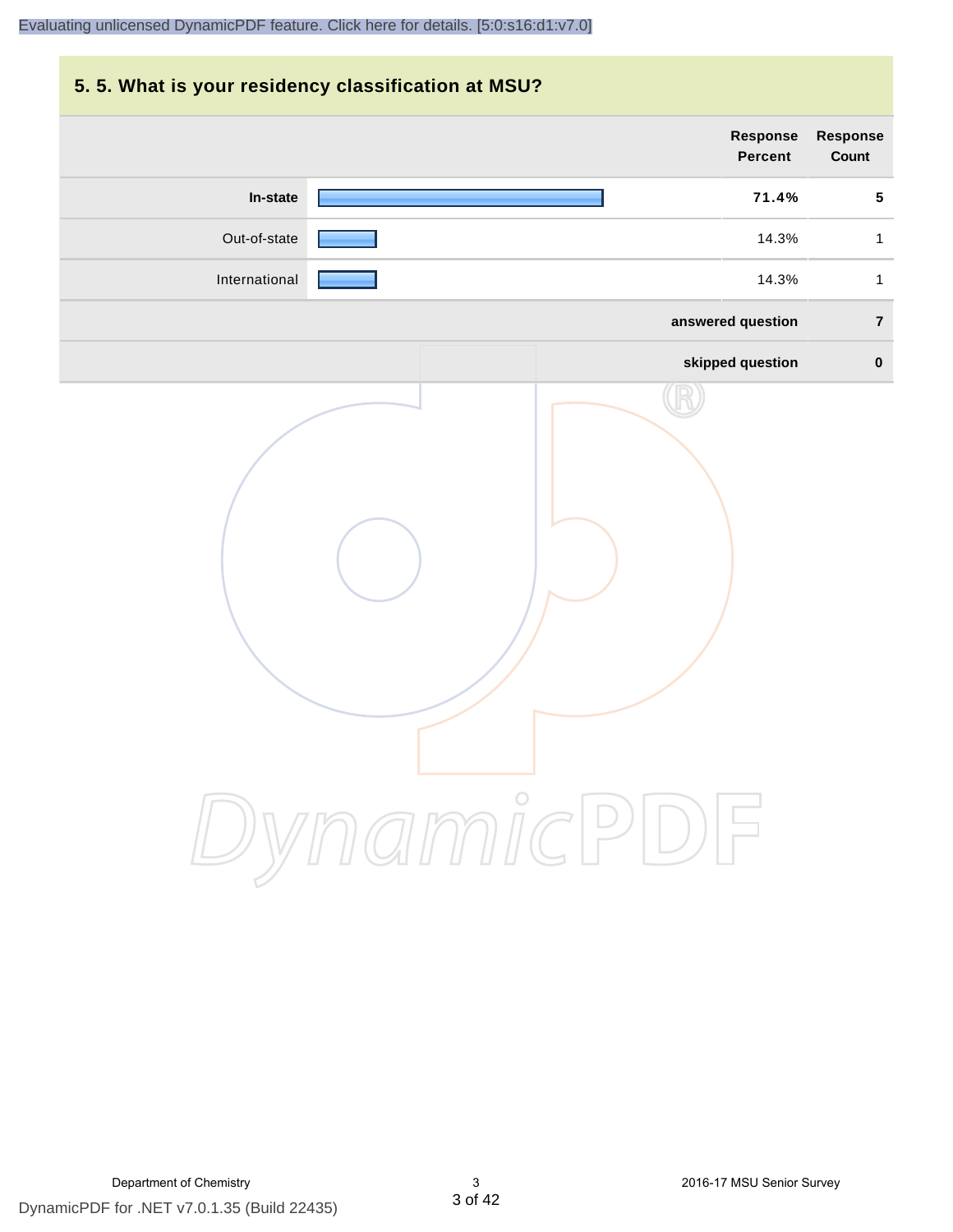| 5.5. What is your residency classification at MSU? |          |
|----------------------------------------------------|----------|
| answered question                                  |          |
| skipped question                                   | $\bf{0}$ |

#### **6. 6. Age**

|               | Response<br>Percent | <b>Response</b><br>Count |
|---------------|---------------------|--------------------------|
| 24 or younger | 100.0%              | 7                        |
| 25-34         | 0.0%                | $\mathbf 0$              |
| $35 - 44$     | 0.0%                | $\mathbf 0$              |
| 45 or older   | 0.0%                | $\mathbf 0$              |
|               | answered question   | $\overline{7}$           |
|               | skipped question    | $\bf{0}$                 |
|               |                     |                          |

#### **7. 7. Has either of your parents received a bachelor's degree?**

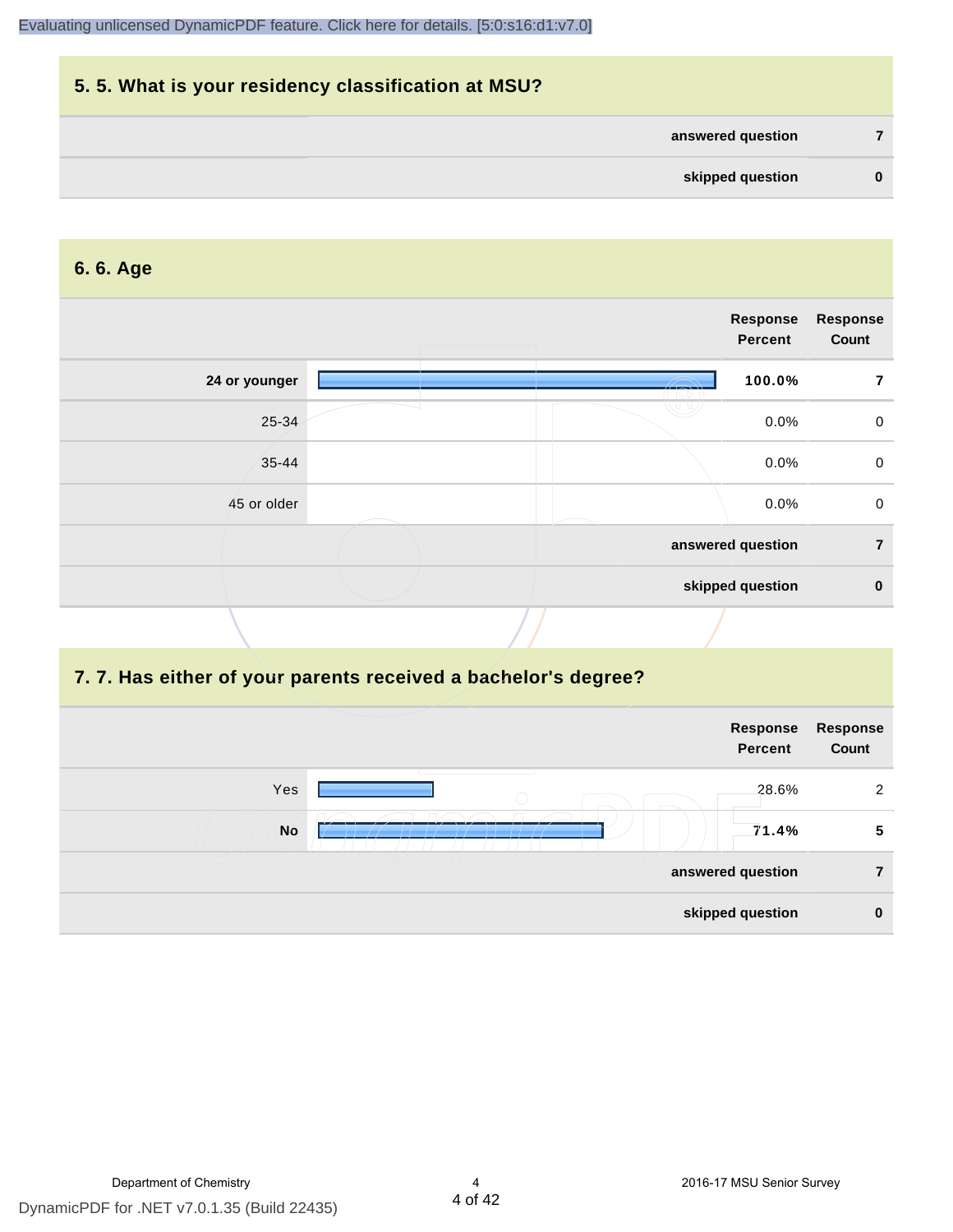#### **8. 8. Has either of your parents received a degree from MSU?**

| Response<br>Count | Response<br>Percent |           |
|-------------------|---------------------|-----------|
| 2                 | 28.6%               | Yes       |
| 5                 | 71.4%               | <b>No</b> |
| 7                 | answered question   |           |
| $\bf{0}$          | skipped question    |           |

| 9.9. What was your original entry status to MSU?    |  |                                   |                          |
|-----------------------------------------------------|--|-----------------------------------|--------------------------|
|                                                     |  | <b>Response</b><br><b>Percent</b> | <b>Response</b><br>Count |
| <b>Freshman</b>                                     |  | 71.4%                             | 5                        |
| Transfer from community<br>college/technical school |  | 14.3%                             |                          |
| Transfer from 4-yr institution                      |  | 14.3%                             |                          |
|                                                     |  | answered question                 | 7                        |
|                                                     |  | skipped question                  | 0                        |

**10. 10. How many credits were transferred?**

|             | Response<br><b>Percent</b> | Response<br>Count |
|-------------|----------------------------|-------------------|
| 12 or fewer | 0.0%                       | $\mathbf 0$       |
| $13 - 30$   | 50.0%                      | 1                 |
| $31 - 60$   | 0.0%                       | $\mathbf 0$       |
| Over 60     | 50.0%                      | 1                 |
|             | answered question          | $\mathbf{2}$      |
|             | skipped question           | 5                 |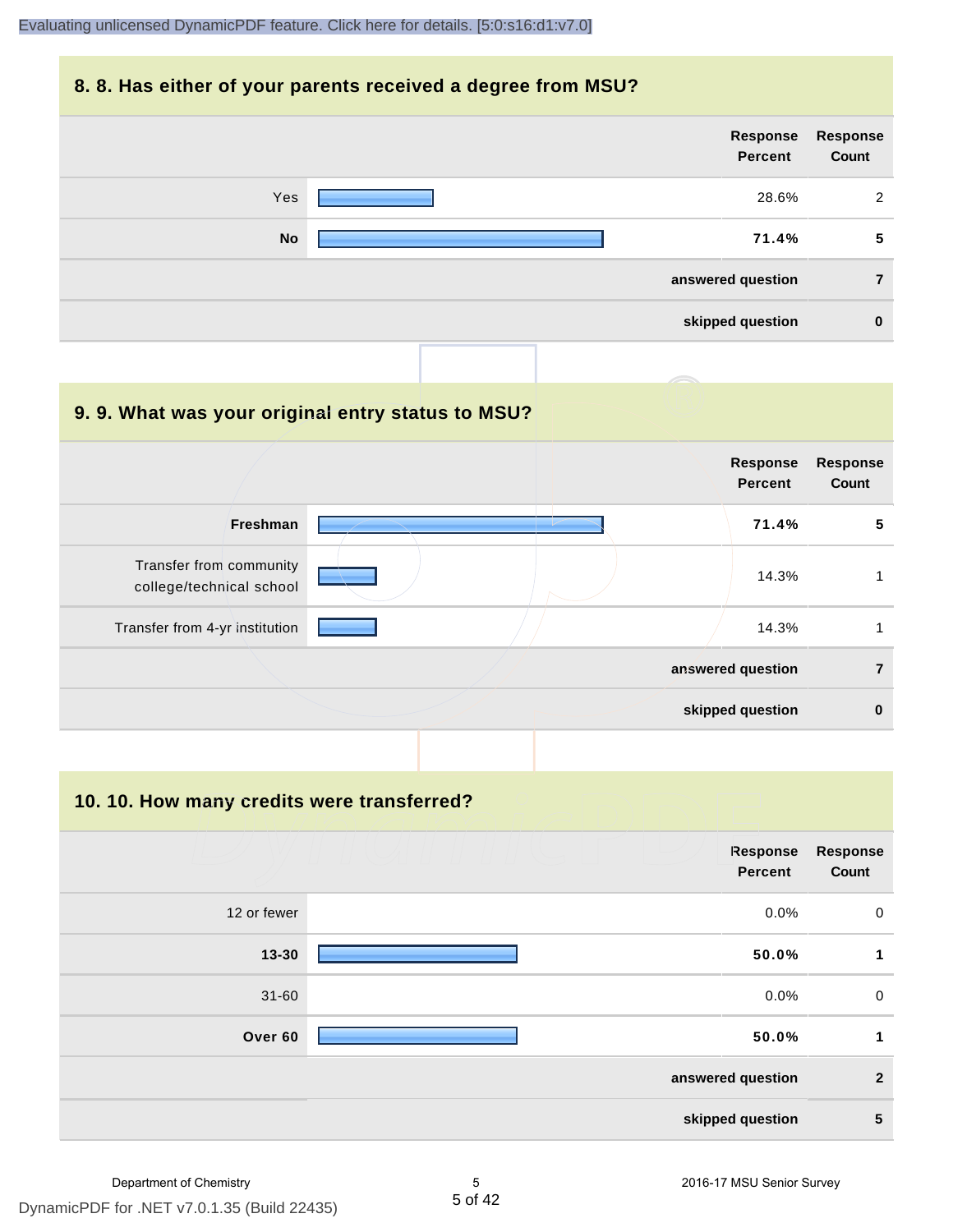## **11. 11. Approximately what percent of your University Studies (general education) classes did you take at MSU?**

|        | <b>Response</b><br>Count                                                                                                                                                                       |
|--------|------------------------------------------------------------------------------------------------------------------------------------------------------------------------------------------------|
|        | $\mathsf{O}\xspace$                                                                                                                                                                            |
|        | $\mathbf 0$                                                                                                                                                                                    |
|        | $\overline{2}$                                                                                                                                                                                 |
|        | $\mathbf 0$                                                                                                                                                                                    |
|        | $\overline{2}$                                                                                                                                                                                 |
|        | $5\phantom{1}$                                                                                                                                                                                 |
|        |                                                                                                                                                                                                |
|        |                                                                                                                                                                                                |
|        | <b>Response</b><br>Count                                                                                                                                                                       |
| 25-49% | Response<br><b>Percent</b><br>0.0%<br>0.0%<br>100.0%<br>$0.0\%$<br>answered question<br>skipped question<br>12. 12. What has been your attendance status at MSU?<br><b>Response</b><br>Percent |

| <b>Primarily full-time</b> | 100.0%            |   |
|----------------------------|-------------------|---|
| Primarily part-time        | $0.0\%$           | 0 |
|                            | answered question |   |
|                            | skipped question  | 0 |

DynamicPDF

 $\overline{a}$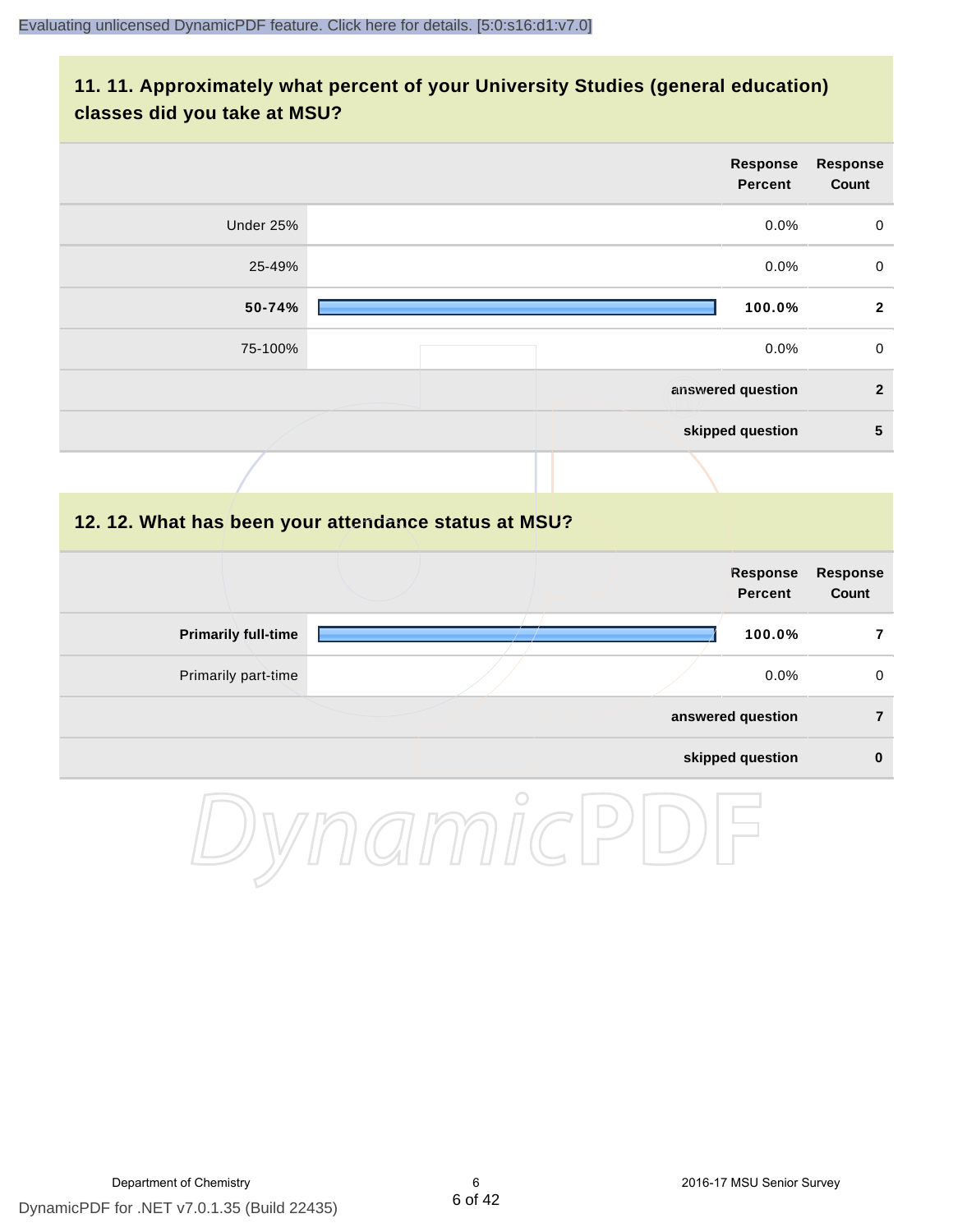#### **13. 13. In which Residential College are you a member?**

|                            | <b>Response</b><br><b>Percent</b> | <b>Response</b><br>Count |
|----------------------------|-----------------------------------|--------------------------|
| Do not know                | 14.3%                             | $\mathbf{1}$             |
| <b>Clark College</b>       | 0.0%                              | $\,0\,$                  |
| Elizabeth College          | 0.0%                              | $\pmb{0}$                |
| Franklin-Springer Colleges | 14.3%                             | $\mathbf{1}$             |
| <b>Hart College</b>        | 42.9%                             | $\mathbf 3$              |
| <b>Hester College</b>      | 14.3%                             | $\mathbf{1}$             |
| Regents College            | 0.0%                              | $\pmb{0}$                |
| Richmond College           | 0.0%                              | $\pmb{0}$                |
| White College              | 14.3%                             | $\mathbf{1}$             |
|                            | answered question                 | $\overline{7}$           |
|                            | skipped question                  | $\pmb{0}$                |

DynamicPDF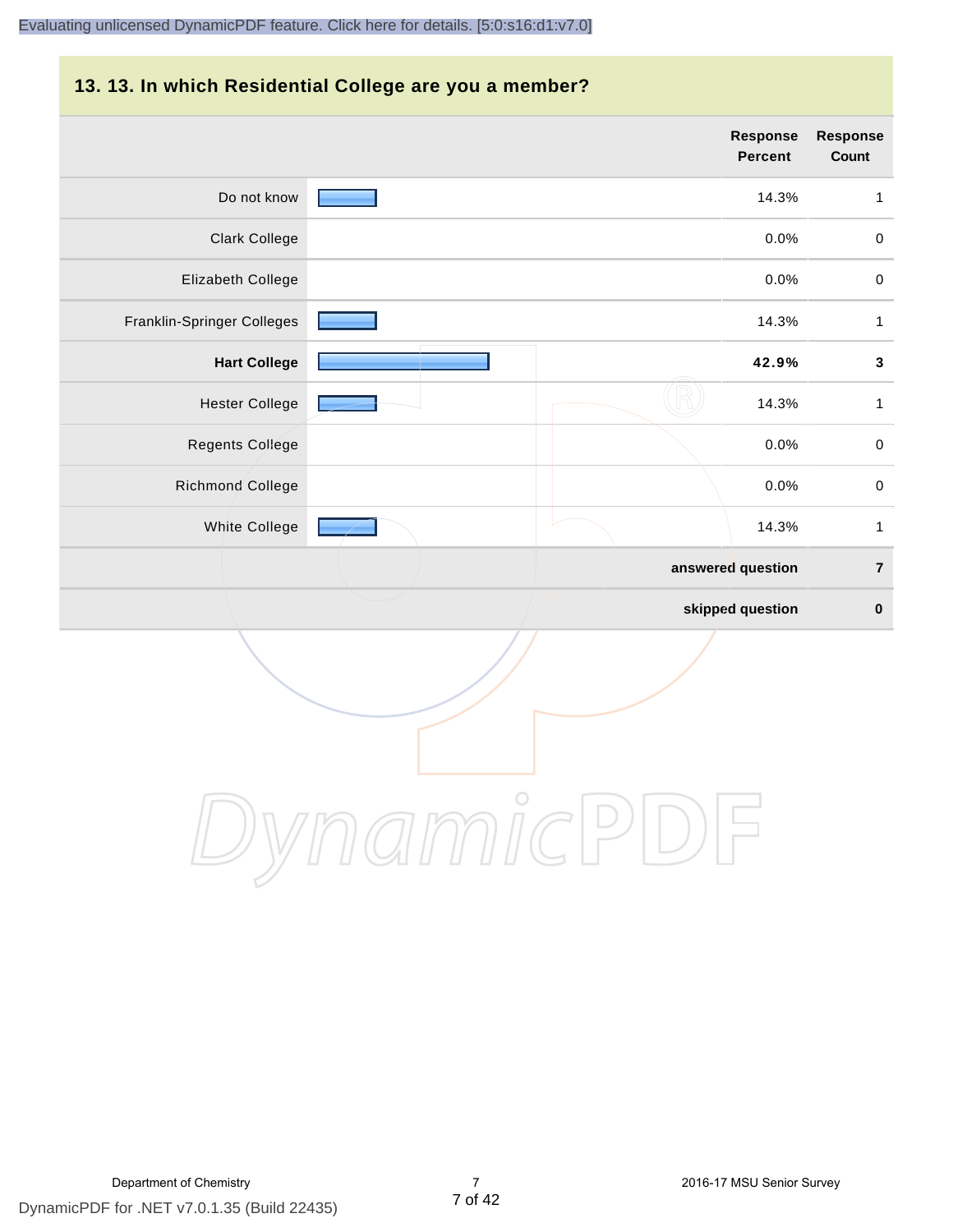| 13. 13. In which Residential College are you a member? |          |
|--------------------------------------------------------|----------|
| answered question                                      |          |
| skipped question                                       | $\bf{0}$ |

# **14. 14. Have you ever received any type of Financial Aid while at MSU? (scholarships, grants, work-study, etc.)**



#### **15. 15. How many years will it take you to complete your degree from the point of your initial enrollment in college (including any time at a previous institution)?**

|               | Response<br>Percent | <b>Response</b><br>Count |
|---------------|---------------------|--------------------------|
| Two           | 0.0%                | $\mathbf 0$              |
| Three         | $\bigcirc$<br>14.3% | 1                        |
| Four          | 57.1%               | $\boldsymbol{4}$         |
| Five          | 28.6%               | $\overline{2}$           |
| Six           | 0.0%                | $\pmb{0}$                |
| More than six | 0.0%                | $\mathbf 0$              |
|               | answered question   | $\overline{7}$           |
|               | skipped question    | $\pmb{0}$                |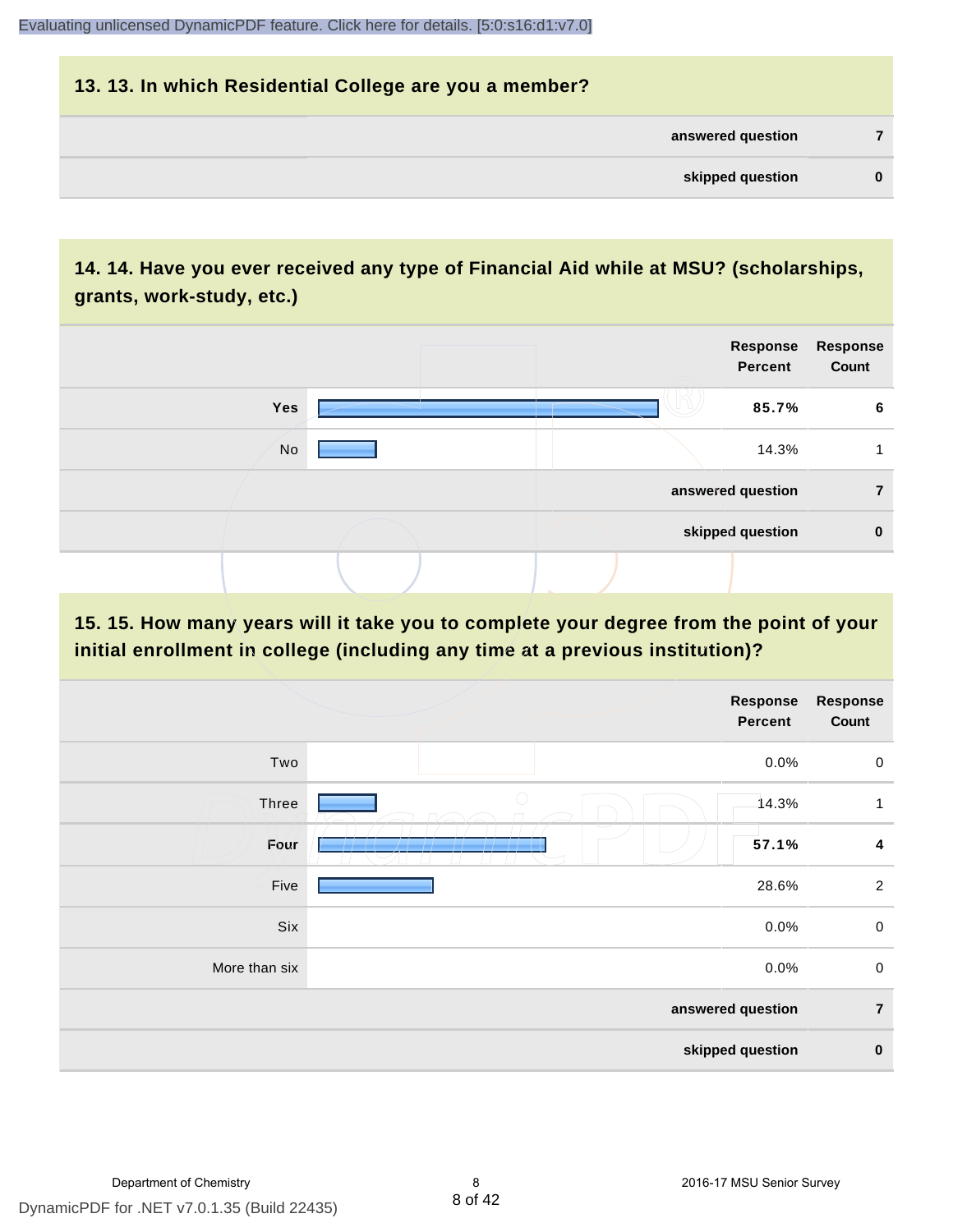#### **16. 16. In what range does your grade point average fall?**

| <b>Response</b><br>Count | Response<br>Percent |                |
|--------------------------|---------------------|----------------|
| $\pmb{0}$                | $0.0\%$             | Less than 2.00 |
| $\pmb{0}$                | 0.0%                | $2.00 - 2.50$  |
| $\mathbf{3}$             | 42.9%               | $2.51 - 3.00$  |
| $\mathbf 1$              | 14.3%               | 3.01-3.50      |
| $\mathbf{3}$             | 42.9%               | $3.51 - 4.00$  |
| $\overline{\mathbf{7}}$  | answered question   |                |
| $\pmb{0}$                | skipped question    |                |
|                          |                     |                |

DynamicPDF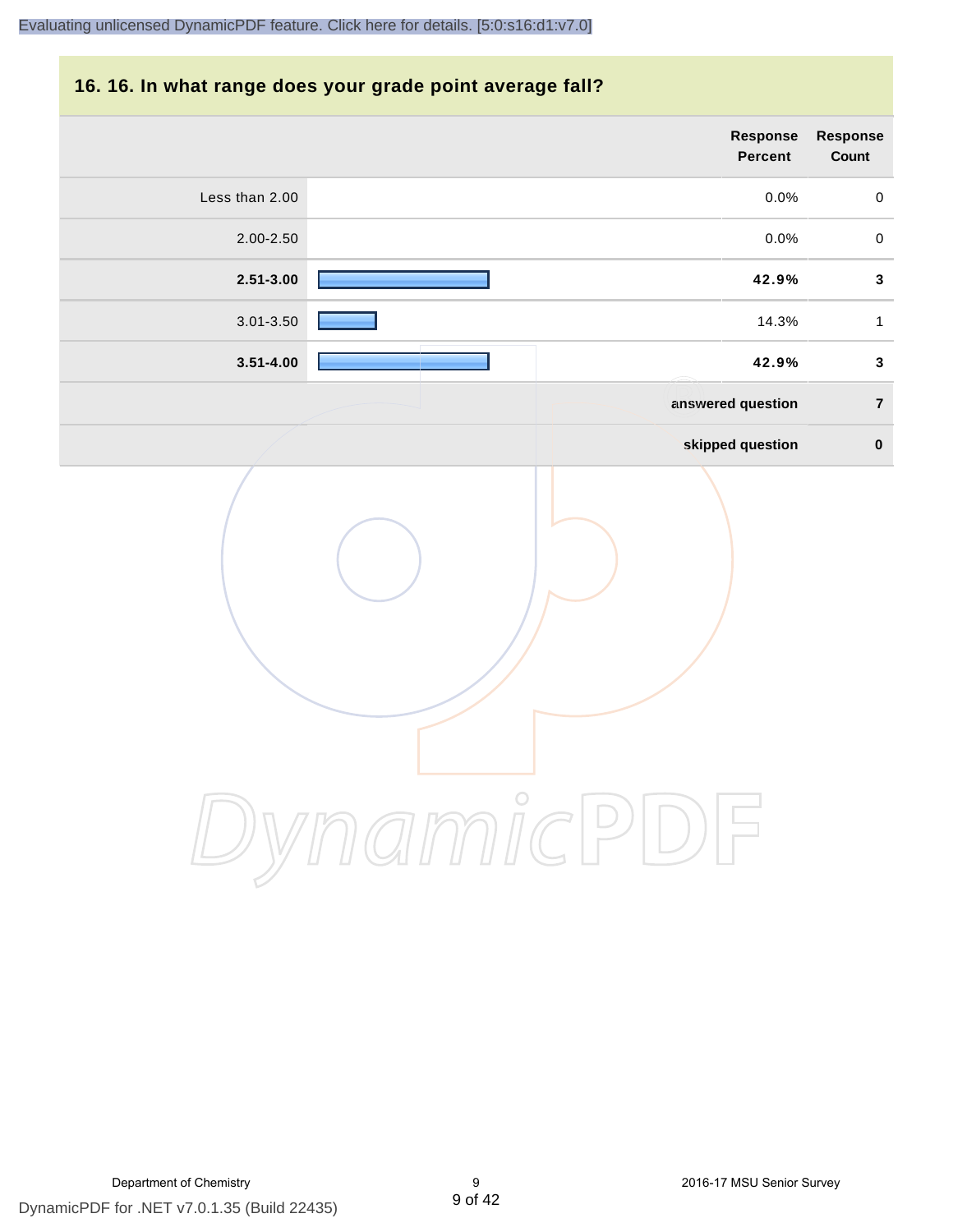|                                                          | <b>Response</b><br><b>Percent</b> | <b>Response</b><br>Count |
|----------------------------------------------------------|-----------------------------------|--------------------------|
| Accounting                                               | 0.0%                              | $\mathbf 0$              |
| Advertising                                              | 0.0%                              | $\,0\,$                  |
| Agricultural Science & Technology<br>(associate's)       | 0.0%                              | $\,0\,$                  |
| Agricultural Science (bachelor's)                        | 0.0%                              | $\mathbf 0$              |
| Animal Technology/Animal-Equine                          | 0.0%                              | $\mathbf 0$              |
| Animal Technology/Vet Tech,<br>Pre-Vet                   | 0.0%                              | $\mathbf 0$              |
| <b>Applied Physics</b>                                   | 0.0%                              | $\mathbf 0$              |
| Art                                                      | 0.0%                              | $\mathbf 0$              |
| <b>Athletic Training</b>                                 | 0.0%                              | $\mathbf 0$              |
| Biology                                                  | 14.3%                             | $\mathbf{1}$             |
| <b>Business Administration</b><br>(associate's)          | 0.0%                              | $\,0\,$                  |
| <b>Business Administration</b><br>(bachelor's)           | $\bigcirc$<br>0.0%                | $\mathbf 0$              |
| <b>Career &amp; Technical Education</b><br>(associate's) | 0.0%                              | $\mathsf{O}\xspace$      |
| <b>Career &amp; Technical Education</b><br>(bachelor's)  | 0.0%                              | $\mathbf 0$              |
| <b>Chemistry</b>                                         | 100.0%                            | $\bf 7$                  |
| <b>Civil Engineering Technology</b><br>(associate's)     | 0.0%                              | $\mathbf 0$              |
|                                                          | answered question                 | $\bf 7$                  |
|                                                          | skipped question                  | $\mathbf 0$              |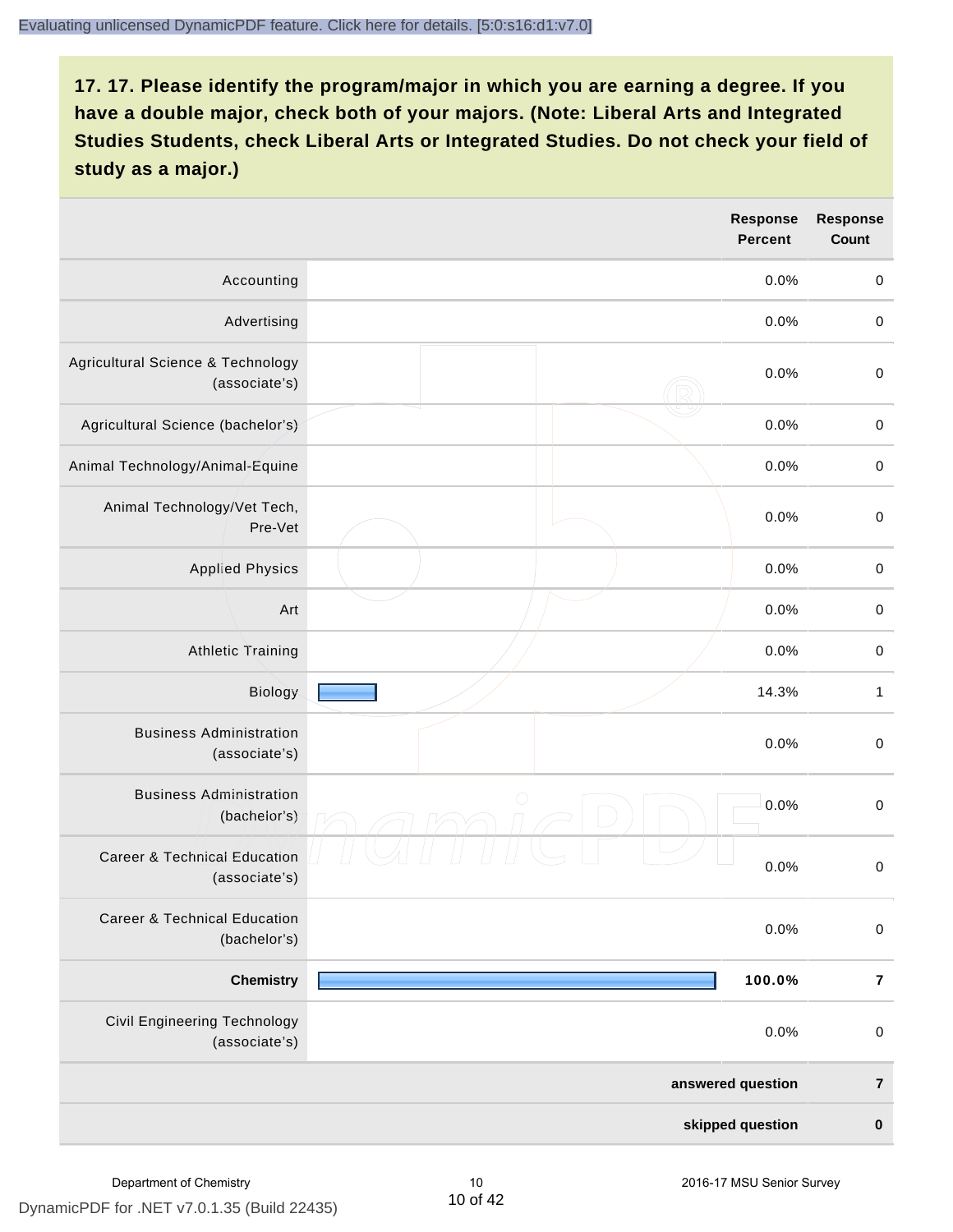| <b>Civil Engineering Technology</b><br>(bachelor's) | 0.0%               | $\mathbf 0$  |
|-----------------------------------------------------|--------------------|--------------|
| <b>Communication Disorders</b>                      | 0.0%               | $\mathbf 0$  |
| <b>Community Health</b>                             | 0.0%               | $\mathbf 0$  |
| <b>Computer Information Systems</b>                 | 0.0%               | $\pmb{0}$    |
| <b>Computer Science</b>                             | 0.0%               | $\mathbf 0$  |
| Creative Writing (BFA)                              | 0.0%               | $\mathbf 0$  |
| <b>Criminal Justice</b>                             | 14.3%              | $\mathbf{1}$ |
| Economics                                           | 0.0%               | $\mathbf 0$  |
| <b>Electromechanical Engineering</b><br>Technology  | 0.0%               | $\mathbf 0$  |
| <b>Elementary School Education</b>                  | 0.0%               | $\mathbf 0$  |
| Engineering Graphics & Design                       | 0.0%               | $\mathbf 0$  |
| <b>Engineering Physics</b>                          | 0.0%               | $\mathbf 0$  |
| English                                             | 0.0%               | $\pmb{0}$    |
| English Education (TESOL)                           | 0.0%<br>$\bigcirc$ | $\pmb{0}$    |
| <b>Exercise Science</b>                             | 0.0%               | $\pmb{0}$    |
| Finance                                             | 0.0%               | $\pmb{0}$    |
| French                                              | 0.0%               | $\mathbf 0$  |
| General Studies (associate's)                       | 0.0%               | $\mathbf 0$  |
| Geosciences                                         | 0.0%               | $\mathbf 0$  |
| German                                              | 0.0%               | $\mathbf 0$  |
|                                                     | answered question  | $\bf 7$      |
|                                                     | skipped question   | $\pmb{0}$    |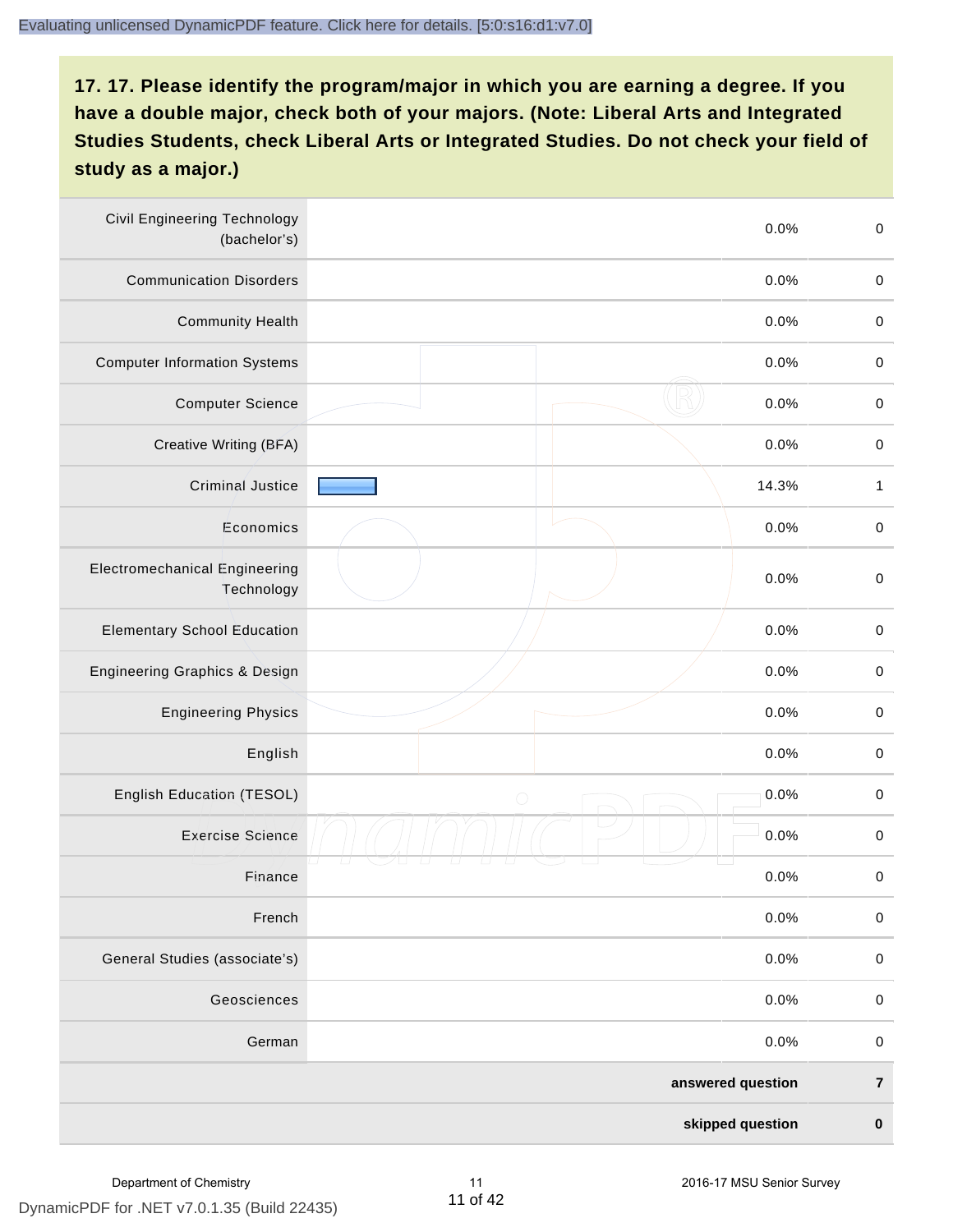| <b>Graphic Communications Media</b>            | 0.0%               | $\mathbf 0$ |
|------------------------------------------------|--------------------|-------------|
| Health & Physical Education                    | 0.0%               | $\mathbf 0$ |
| <b>Health Information Administration</b>       | 0.0%               | $\mathbf 0$ |
| History                                        | 0.0%               | $\pmb{0}$   |
| <b>Industrial Technology</b><br>(associate's)  | 0.0%               | $\mathbf 0$ |
| Integrated Studies (BIS)                       | 0.0%               | $\mathbf 0$ |
| Interdisciplinary Early Childhood<br>Education | 0.0%               | $\mathbf 0$ |
| <b>Interior Design</b>                         | 0.0%               | $\pmb{0}$   |
| <b>International Business</b>                  | 0.0%               | $\pmb{0}$   |
| <b>International Studies</b>                   | 0.0%               | $\mathbf 0$ |
| Japanese                                       | 0.0%               | $\pmb{0}$   |
| Journalism                                     | 0.0%               | $\pmb{0}$   |
| Learning & Behavior Disorders                  | 0.0%               | $\pmb{0}$   |
| <b>Liberal Arts</b>                            | 0.0%<br>$\bigcirc$ | $\pmb{0}$   |
| Logistics & Supply Chain<br>Management         | 0.0%               | $\mathbf 0$ |
| Management                                     | 0.0%               | $\pmb{0}$   |
| <b>Manufacturing Technology</b>                | 0.0%               | $\mathbf 0$ |
| Marketing                                      | 0.0%               | $\mathbf 0$ |
| Mathematics                                    | 0.0%               | $\mathbf 0$ |
|                                                | answered question  | $\bf 7$     |
|                                                | skipped question   | $\pmb{0}$   |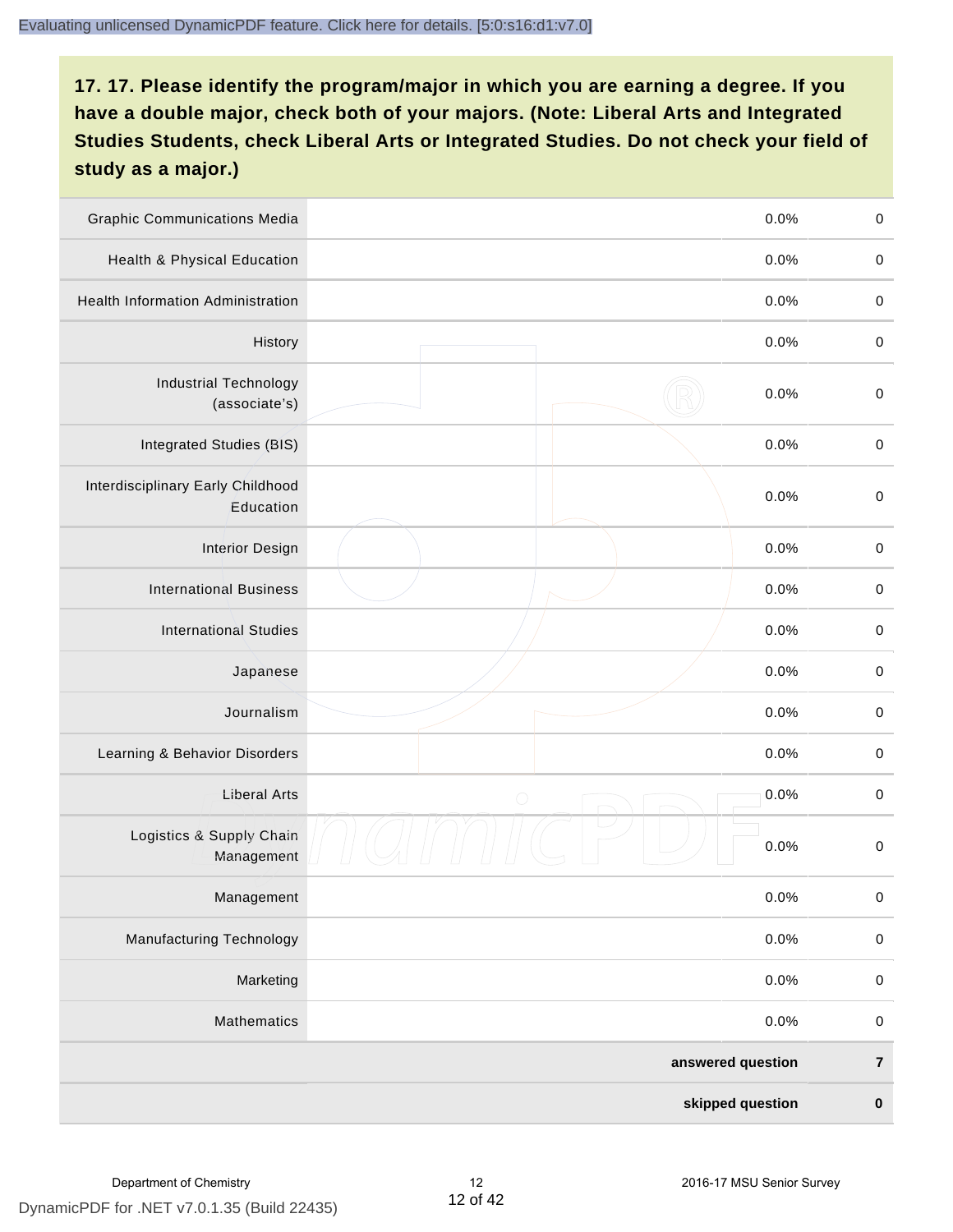| Middle School Education                   | 0.0%               | $\,0\,$     |
|-------------------------------------------|--------------------|-------------|
| Music                                     | 0.0%               | $\mathbf 0$ |
| <b>Music Business</b>                     | 0.0%               | $\mathbf 0$ |
| Nonprofit Leadership Studies              | 0.0%               | $\pmb{0}$   |
| Nursing                                   | 0.0%               | $\pmb{0}$   |
| Nursing/RN to BSN                         | 0.0%               | $\,0\,$     |
| Nutrition, Dietetics, & Food Mgmt         | 0.0%               | $\pmb{0}$   |
| Occupational Safety and Health            | 0.0%               | $\mathbf 0$ |
| Organizational Communication              | 0.0%               | $\pmb{0}$   |
| Philosophy                                | 0.0%               | $\pmb{0}$   |
| Physics                                   | 0.0%               | $\,0\,$     |
| <b>Political Science</b>                  | 0.0%               | $\mathbf 0$ |
| Psychology                                | 0.0%               | $\pmb{0}$   |
| <b>Public Administration</b>              | 0.0%               | $\pmb{0}$   |
| <b>Public Relations</b>                   | 0.0%<br>$\bigcirc$ | $\pmb{0}$   |
| <b>Recreation &amp; Leisure Services</b>  | 0.0%               | $\pmb{0}$   |
| Social Work                               | 0.0%               | $\pmb{0}$   |
| Sociology                                 | 0.0%               | $\mathbf 0$ |
| Spanish                                   | 0.0%               | $\pmb{0}$   |
| <b>Telecommunications Systems</b><br>Mgmt | 0.0%               | $\mathbf 0$ |
|                                           | answered question  | $\bf 7$     |
|                                           | skipped question   | $\pmb{0}$   |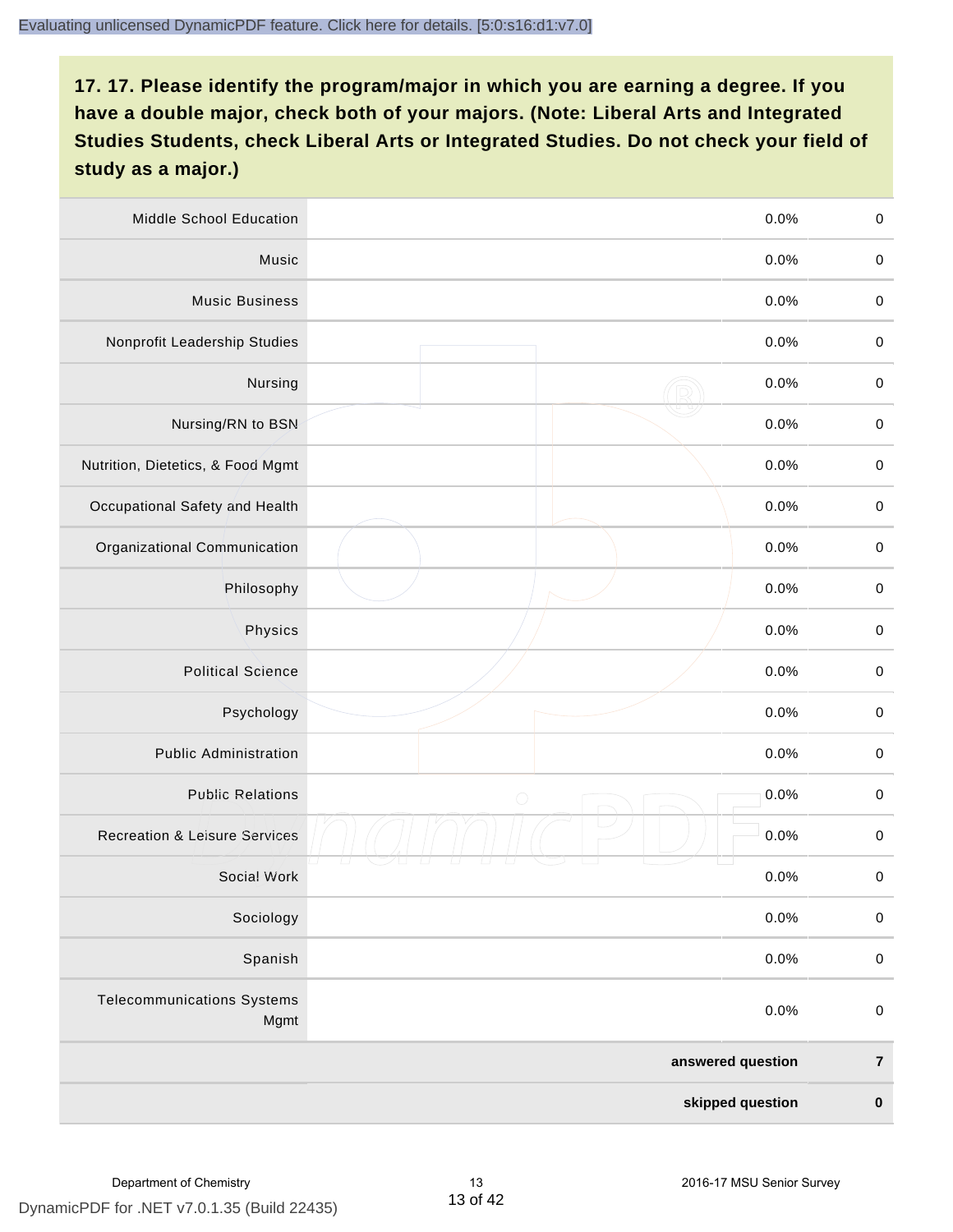| <b>Television Production</b>    | $0.0\%$           | 0 |
|---------------------------------|-------------------|---|
| Theatre                         | $0.0\%$           | 0 |
| Wildlife & Conservation Biology | $0.0\%$           | 0 |
|                                 | answered question |   |
|                                 | skipped question  | 0 |
|                                 | .                 |   |

#### **18. 20. What is the highest degree you eventually hope to receive?**

|               |  | <b>Response</b><br><b>Percent</b> | <b>Response</b><br>Count |
|---------------|--|-----------------------------------|--------------------------|
| Associate     |  | 0.0%                              | $\mathbf 0$              |
| Baccalaureate |  | 28.6%                             | $\overline{2}$           |
| Graduate      |  | 42.9%                             | $\mathbf{3}$             |
| Professional  |  | 28.6%                             | $\overline{2}$           |
|               |  | answered question                 | $\overline{7}$           |
|               |  | skipped question                  | $\pmb{0}$                |
|               |  |                                   |                          |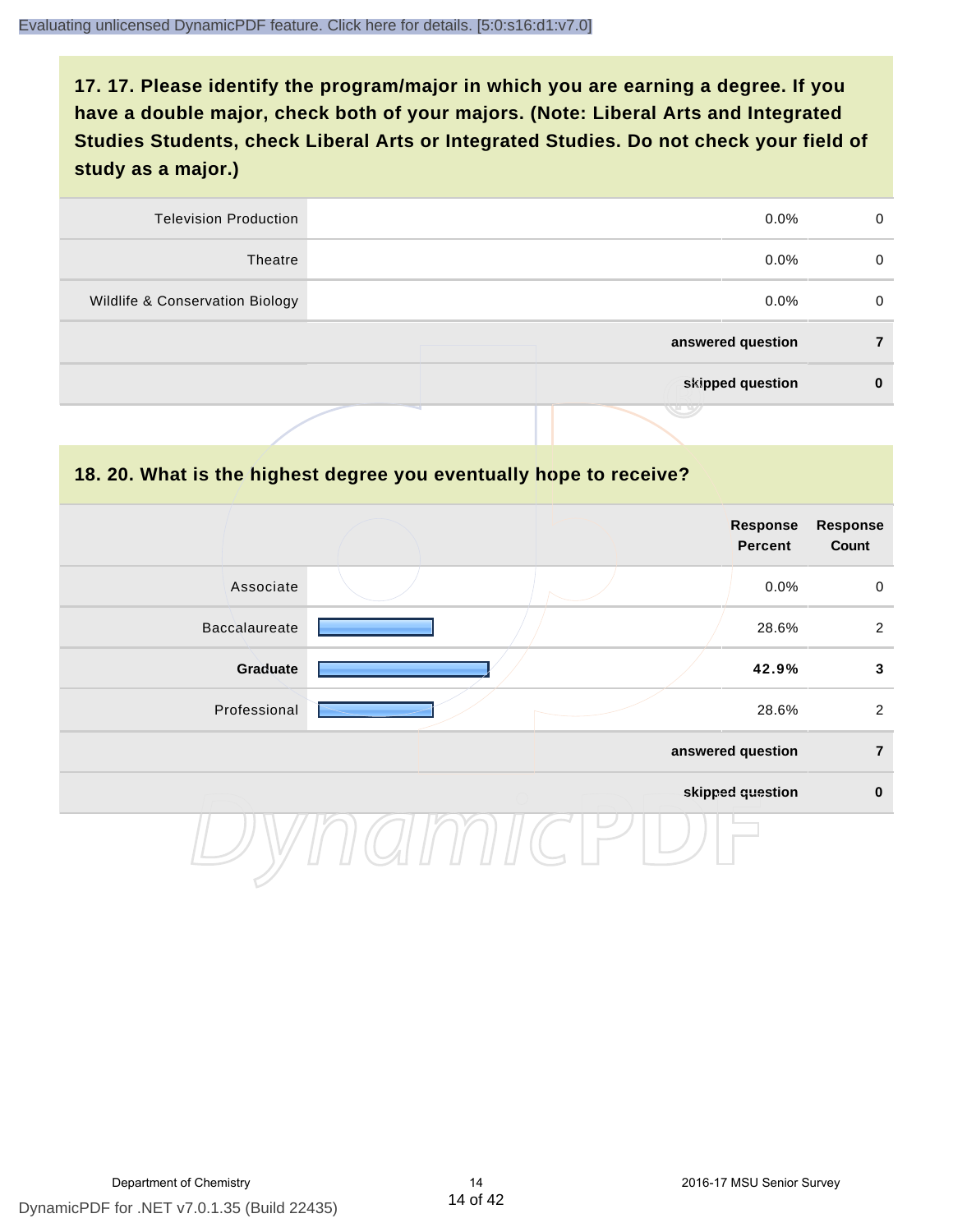# **19. 21. Which best describes your situation? Response Response Percent Count** Did not change major/area **28.6%** 28.6% 28.6% Did not initially declare major/area  $0.0\%$  0.0% 0.0% **Changed major/area 71.4% 5 answered question 7 skipped question 0** DynamicPDF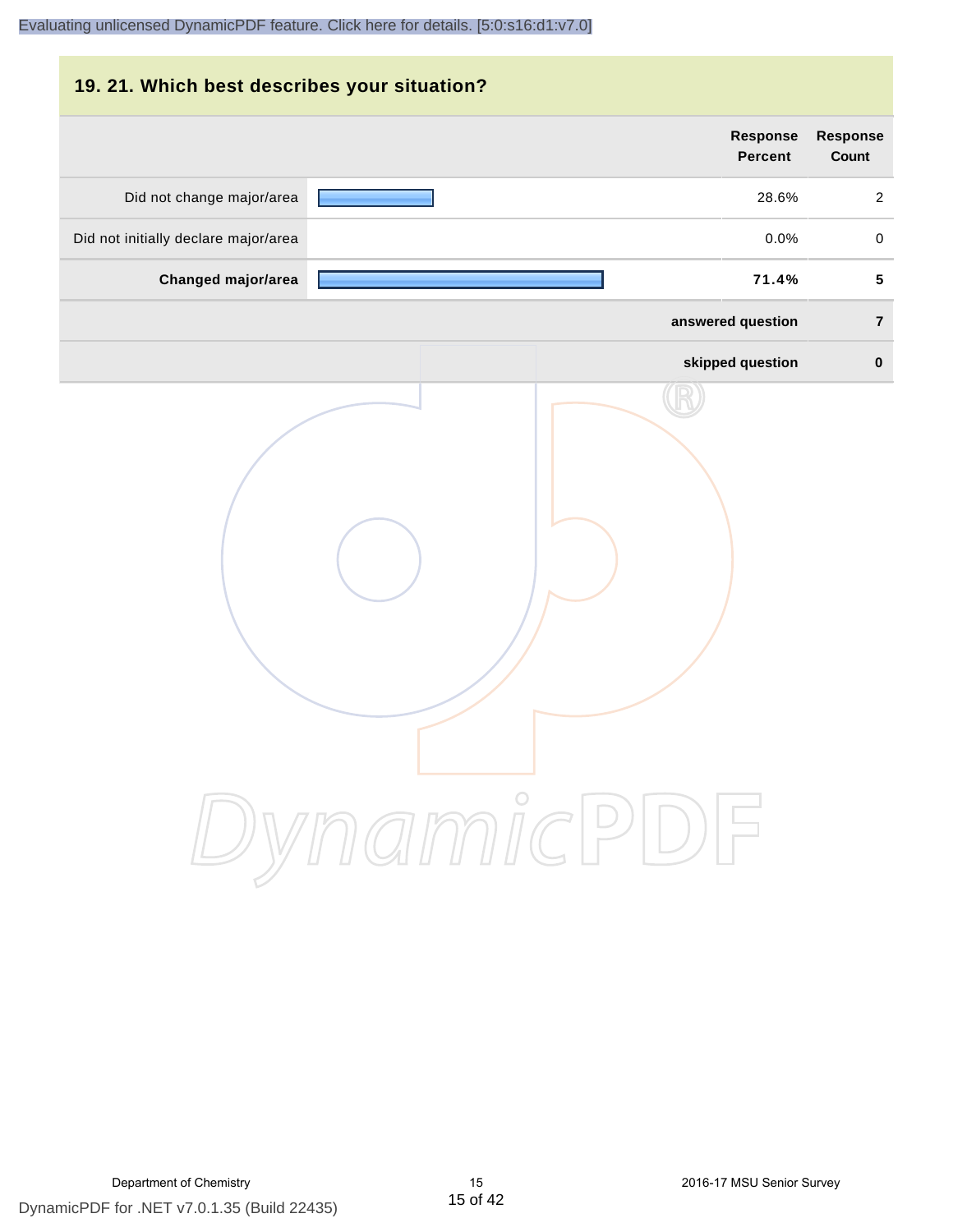# **19. 21. Which best describes your situation? answered question 7 skipped question 0**

# **20. 22. While school was in session during the past year, how many hours per week, on average, did you work for pay?**

|                    |  | Response<br><b>Percent</b> | <b>Response</b><br>Count |
|--------------------|--|----------------------------|--------------------------|
| Did not work       |  | 28.6%                      | $\mathbf{2}$             |
| Worked 1-10 hrs    |  | 14.3%                      | 1                        |
| Worked 11-20 hrs   |  | 28.6%                      | $\mathbf{2}$             |
| Worked 21-30 hrs   |  | 14.3%                      | 1                        |
| Worked 31-40 hrs   |  | 14.3%                      | 1                        |
| Worked over 40 hrs |  | 0.0%                       | $\mathbf 0$              |
|                    |  | answered question          | $\overline{7}$           |
|                    |  | skipped question           | $\mathbf 0$              |

**21. 23. For the most part, were classes offered at times convenient to you?**

|            | Response<br>Percent | <b>Response</b><br>Count |
|------------|---------------------|--------------------------|
|            |                     |                          |
| <b>Yes</b> | 85.7%               | 6                        |
| No         | 14.3%               | 1                        |
|            | answered question   | 7                        |
|            | skipped question    | $\bf{0}$                 |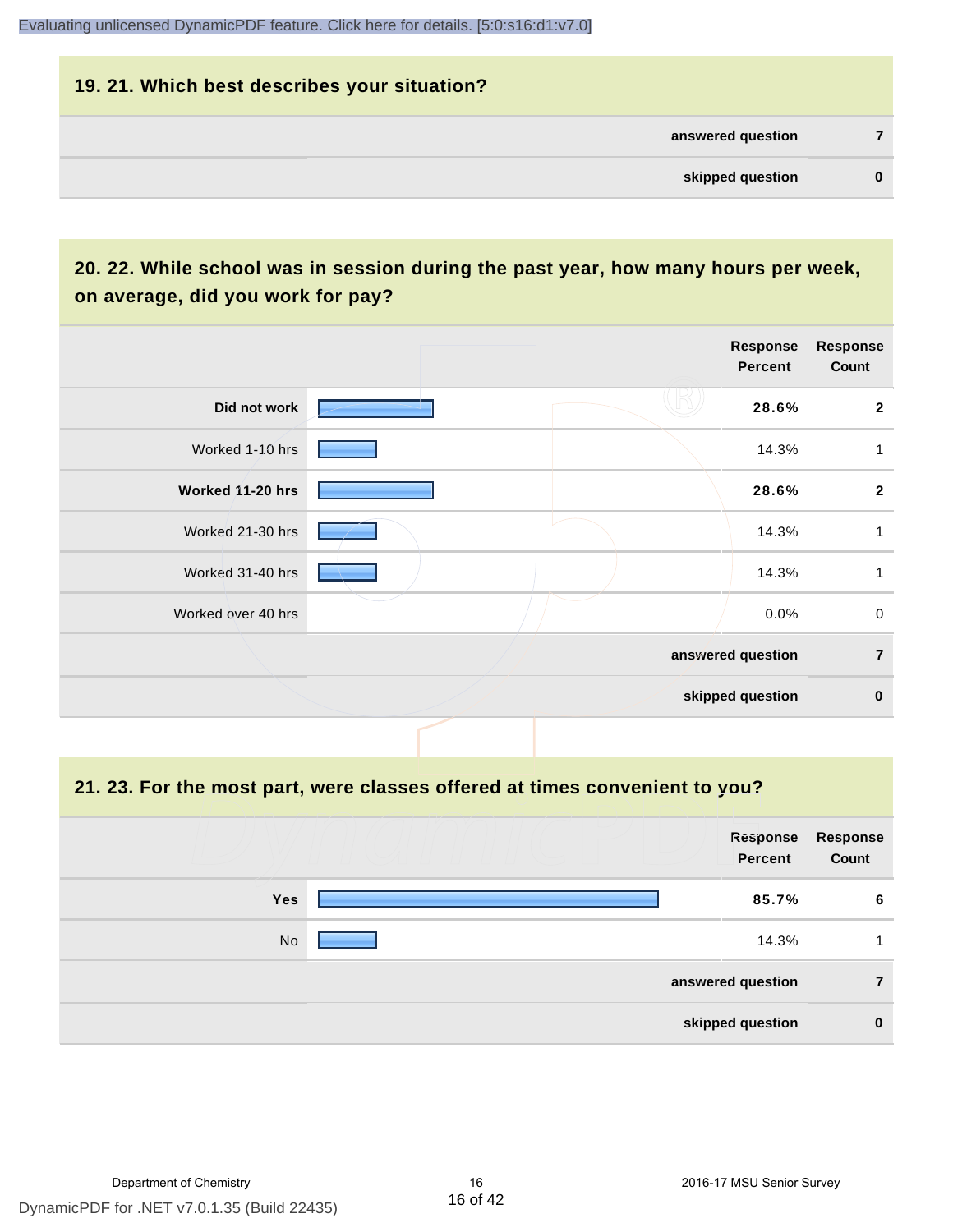#### **22. 24. What time would you have preferred?**



# **23. 25. Which best describes the location where you completed the majority of your courses?**

|                        |            | <b>Response</b><br><b>Percent</b> | <b>Response</b><br>Count |
|------------------------|------------|-----------------------------------|--------------------------|
| <b>Murray</b>          |            | 100.0%                            | $\overline{7}$           |
| Paducah                |            | 0.0%                              | $\,0\,$                  |
| Ft. Campbell           |            | 0.0%                              | $\mathbf 0$              |
| Madisonville           | $\bigcirc$ | 0.0%                              | $\mathbf 0$              |
| Hopkinsville           |            | 0.0%                              | $\pmb{0}$                |
| Henderson              |            | 0.0%                              | $\pmb{0}$                |
| Online                 |            | 0.0%                              | $\,0\,$                  |
| Other (please specify) |            | 0.0%                              | $\mathbf 0$              |
|                        |            | answered question                 | $\overline{7}$           |
|                        |            | skipped question                  | $\pmb{0}$                |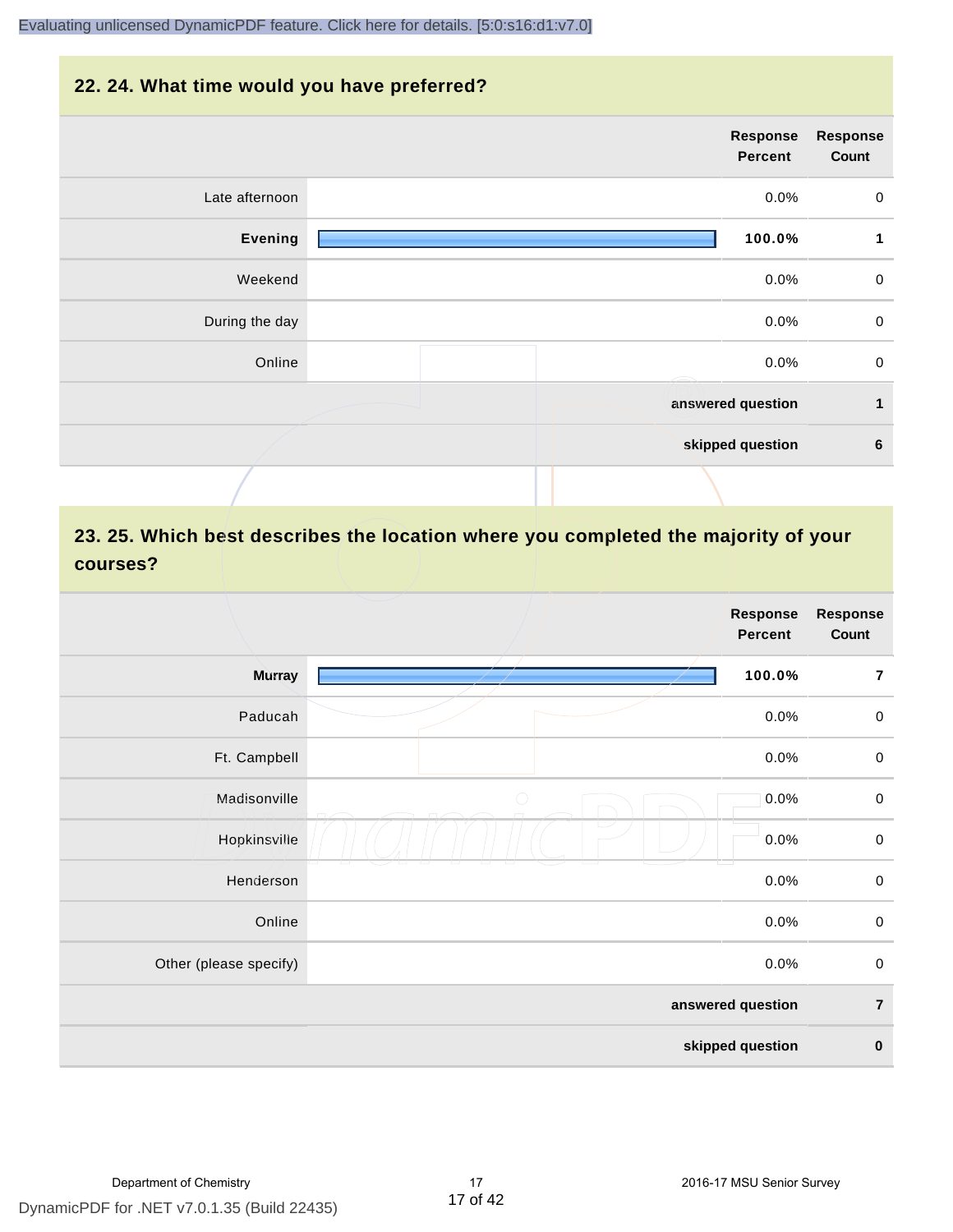#### **24. 26. Did you take any online courses while at Murray State?**

| Response<br>Count | Response<br>Percent |            |
|-------------------|---------------------|------------|
| 5                 | 71.4%               | <b>Yes</b> |
| 2                 | 28.6%               | No         |
| 7                 | answered question   |            |
| $\bf{0}$          | skipped question    |            |
|                   |                     |            |

# **25. 27. Did it take you an extra semester or more to complete degree requirements at Murray State?**

| <b>Response</b><br>Count | Response<br>Percent |            |               |  |
|--------------------------|---------------------|------------|---------------|--|
| $\mathbf{3}$             | 42.9%               |            | Yes           |  |
| $\overline{\mathbf{4}}$  | 57.1%               |            | $\mathsf{No}$ |  |
| $\overline{7}$           | answered question   |            |               |  |
| $\pmb{0}$                | skipped question    |            |               |  |
|                          |                     | $\bigcirc$ |               |  |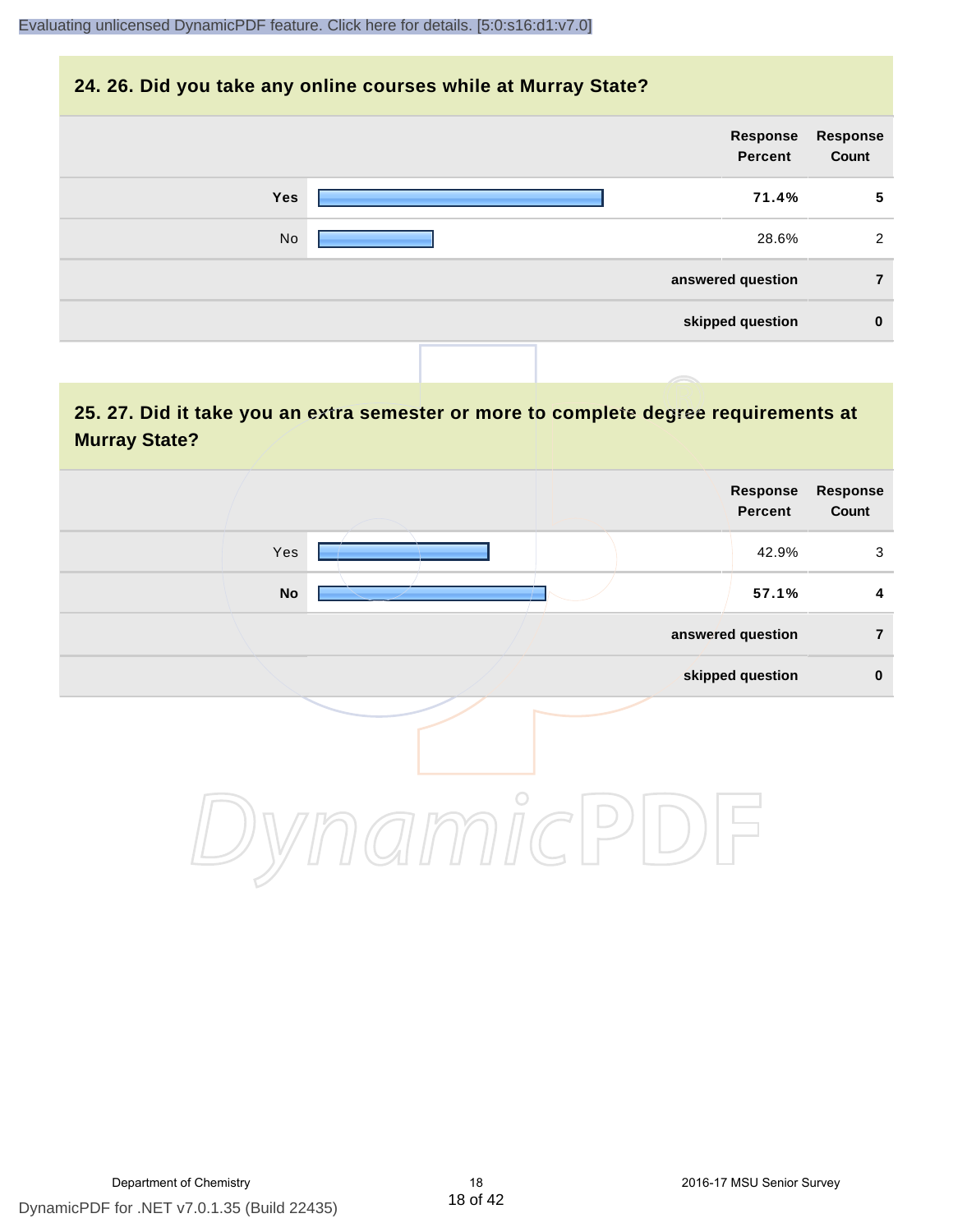#### **26. 28. Why did it take you an extra semester or more?**

|                                                                 |            | Response<br><b>Percent</b> | Response<br>Count |
|-----------------------------------------------------------------|------------|----------------------------|-------------------|
| Work obligation limited my<br>enrollment.                       |            | 0.0%                       | $\mathbf 0$       |
| Family obligations limited my<br>enrollment.                    |            | 0.0%                       | $\mathbf 0$       |
| Tuition and other costs of<br>attendance limited my enrollment. |            | 0.0%                       | $\mathbf 0$       |
| A decision to change majors<br>added to my requirements.        |            | 33.3%                      | $\mathbf{1}$      |
| A required course or courses<br>were not offered.               |            | 33.3%                      | $\mathbf{1}$      |
| Credits were lost transferring to<br>Murray State.              |            | 0.0%                       | $\mathbf 0$       |
| Other (please specify)                                          |            | 33.3%                      | $\mathbf{1}$      |
|                                                                 |            | answered question          | $\mathbf 3$       |
|                                                                 |            | skipped question           | 4                 |
|                                                                 | $\bigcirc$ |                            |                   |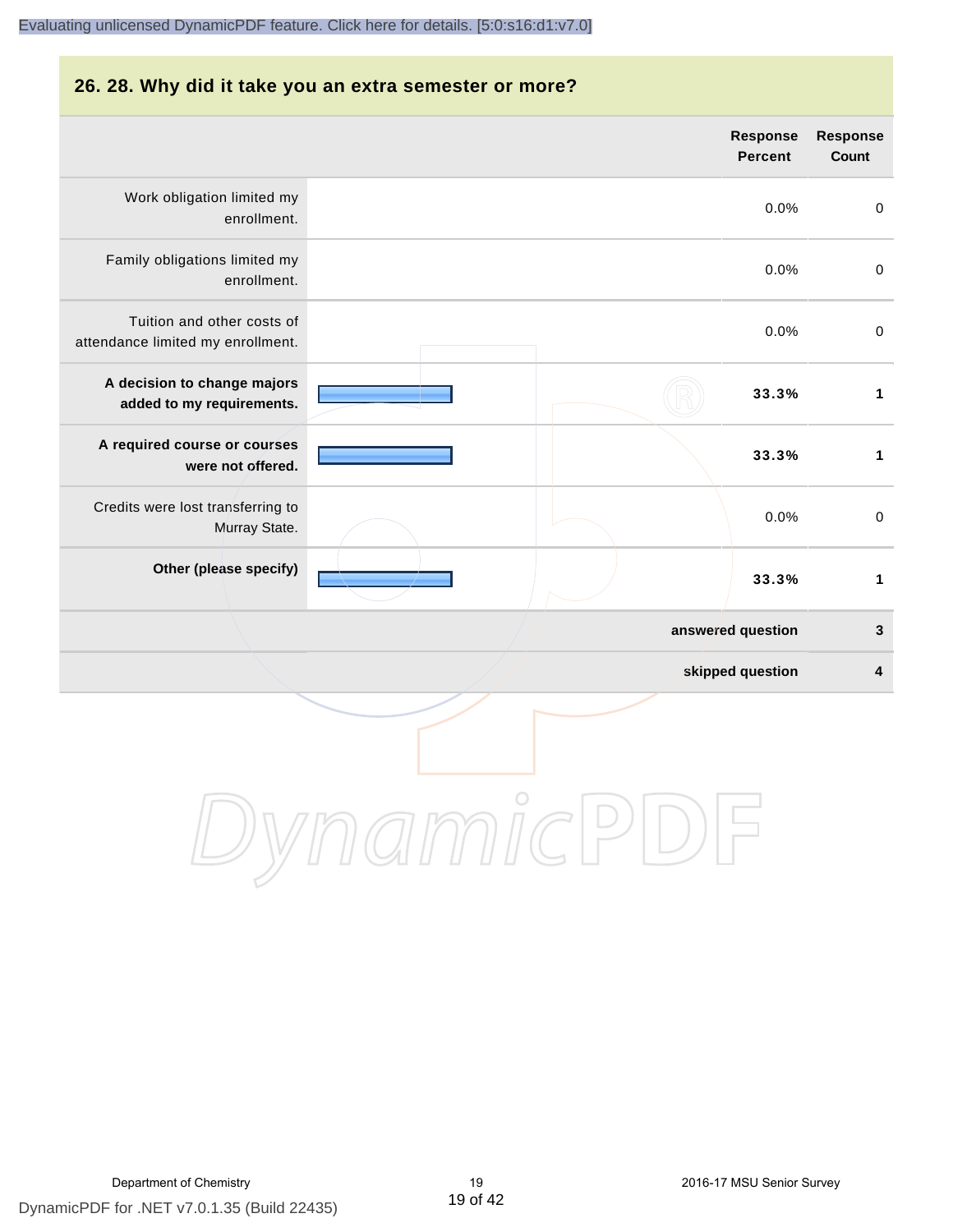

#### **27. 29. Did you have trouble getting any course(s) you needed while at Murray State?**

|                                                                            |  | Response<br><b>Percent</b>        | <b>Response</b><br>Count |
|----------------------------------------------------------------------------|--|-----------------------------------|--------------------------|
| Yes                                                                        |  | 28.6%                             | $\sqrt{2}$               |
| <b>No</b>                                                                  |  | 71.4%                             | 5                        |
|                                                                            |  | answered question                 | $\overline{7}$           |
|                                                                            |  | skipped question                  | $\pmb{0}$                |
|                                                                            |  |                                   |                          |
| 28. 30. Why did you have trouble getting the course?                       |  |                                   |                          |
|                                                                            |  | <b>Response</b><br><b>Percent</b> | <b>Response</b><br>Count |
| The course was not offered the<br>semester I needed it.                    |  | 50.0%                             | $\mathbf{1}$             |
| The course was not offered at<br>hours convenient to my work<br>schedule.  |  | 0.0%                              | $\mathbf 0$              |
| The course was not offered at<br>hours suitable for my school<br>schedule. |  | 50.0%                             | $\mathbf{1}$             |
| All course sections were closed.                                           |  | 0.0%                              | $\mathbf 0$              |
| I was unaware of the prerequisites<br>for the course.                      |  | 0.0%                              | $\mathbf 0$              |
|                                                                            |  | answered question                 | $\overline{2}$           |
|                                                                            |  | skipped question                  | 5                        |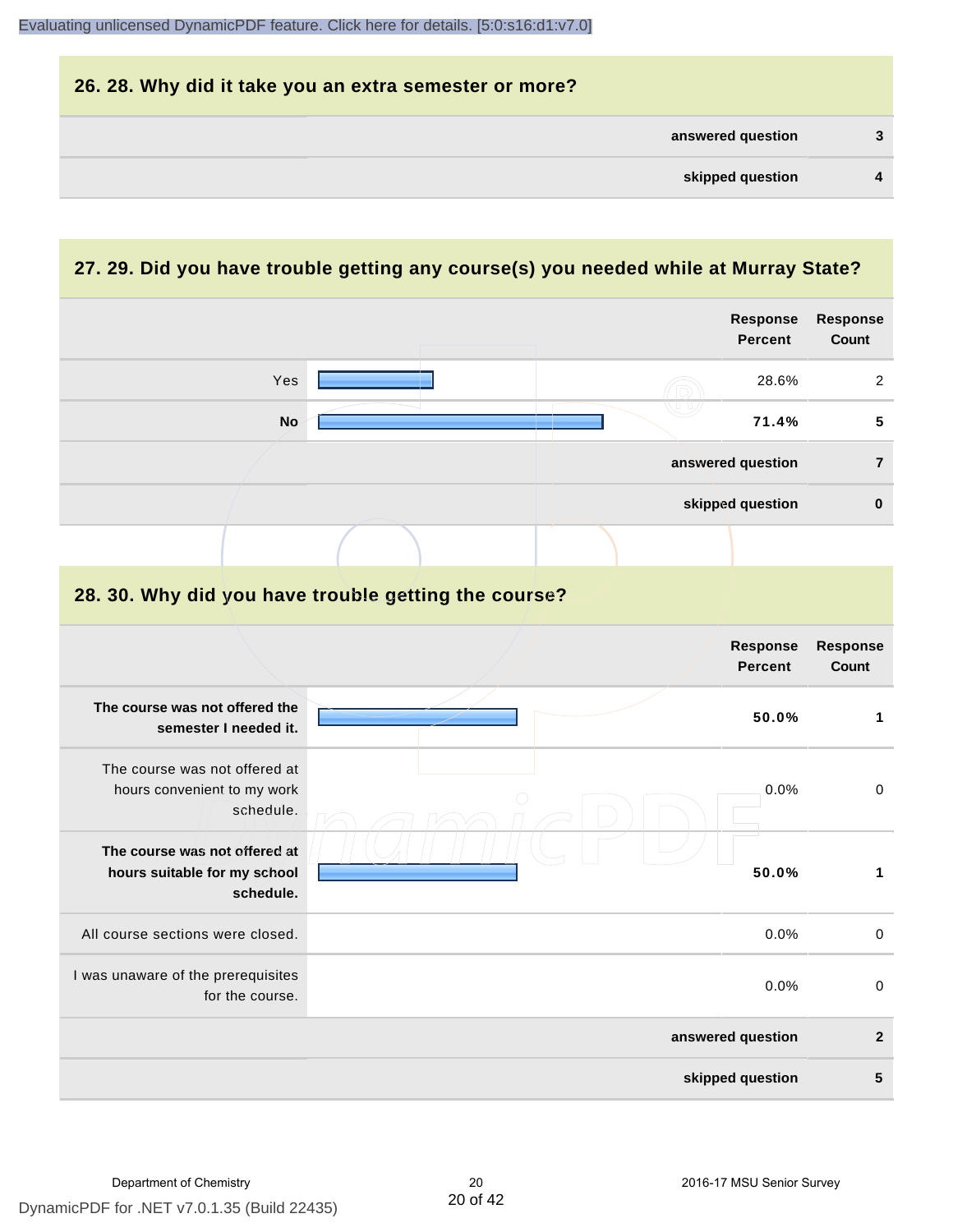# **29. 31. Which statement best describes your experience with off-campus coop/internship?**

|                                    | <b>Response</b><br><b>Percent</b> | <b>Response</b><br>Count |
|------------------------------------|-----------------------------------|--------------------------|
| Cannot judge; I did not have one.  | 57.1%                             | 4                        |
| My experience was very valuable.   | 14.3%                             |                          |
| My experience was valuable.        | 28.6%                             | 2                        |
| My experience was of little value. | 0.0%                              | $\Omega$                 |
| My experience was of no value.     | 0.0%                              | 0                        |
|                                    | answered question                 | $\overline{7}$           |
|                                    | skipped question                  | $\bf{0}$                 |
|                                    |                                   |                          |

# **30. 32. Which statement best describes your experience with on-campus facultydirected research, scholarly, or creative project?**

|                                    | <b>Response</b><br><b>Percent</b> |       | <b>Response</b><br>Count |
|------------------------------------|-----------------------------------|-------|--------------------------|
| Cannot judge; I did not have one.  |                                   | 14.3% |                          |
| My experience was very valuable.   |                                   | 14.3% |                          |
| My experience was valuable.        | 71.4%                             |       | 5                        |
| My experience was of little value. |                                   | 0.0%  | 0                        |
| My experience was of no value.     |                                   | 0.0%  | 0                        |
|                                    | answered question                 |       | $\overline{7}$           |
|                                    | skipped question                  |       | $\bf{0}$                 |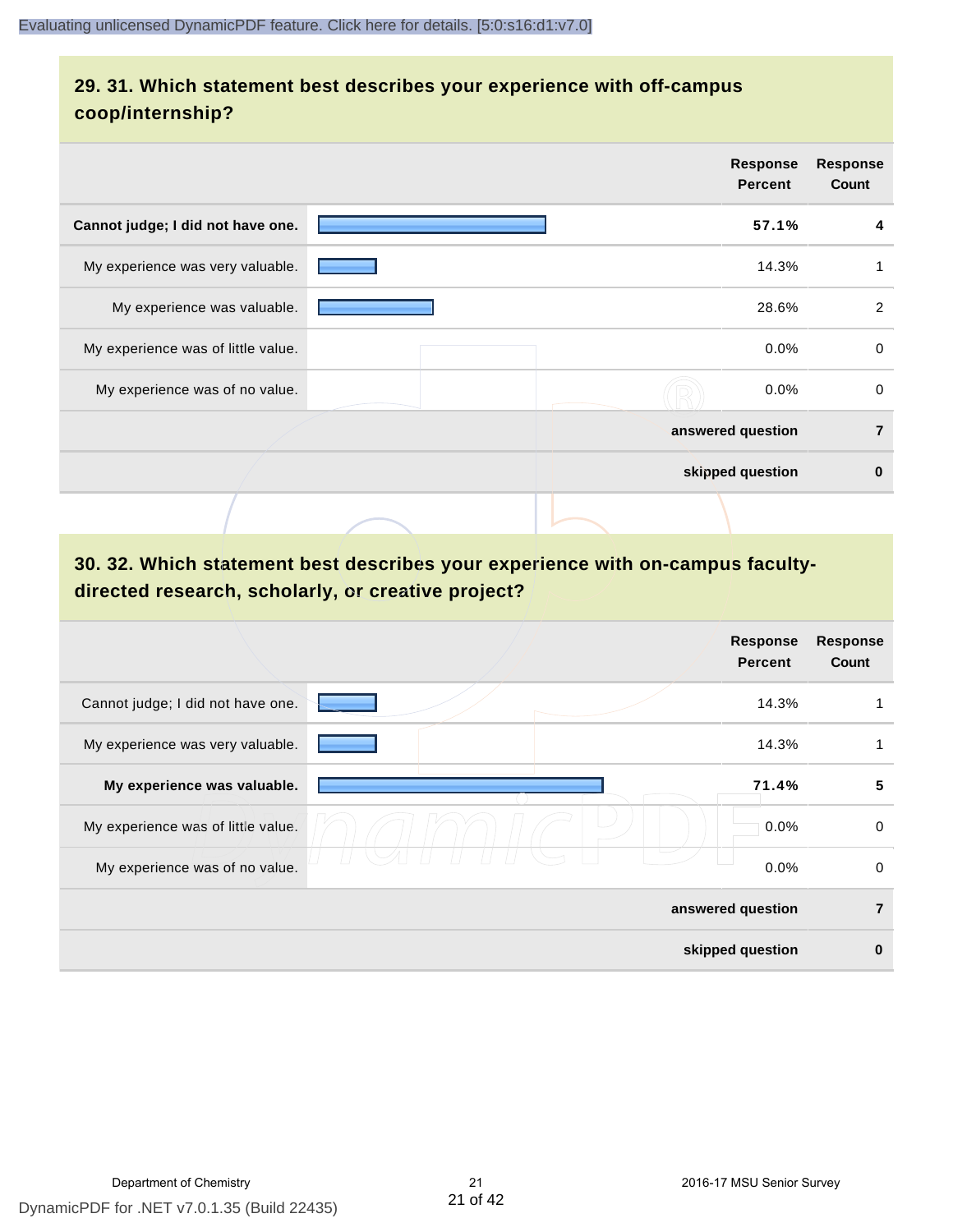# **31. 33. Which statement best describes your experience with academic advising in your major/area?**

|                                                          | Response<br>Percent                                    | Response<br>Count   |
|----------------------------------------------------------|--------------------------------------------------------|---------------------|
| Cannot judge; I did not make use<br>of the opportunity.  | 0.0%                                                   | $\mathsf{O}\xspace$ |
| I was satisfied with information my<br>adviser provided. | 71.4%                                                  | $5\phantom{.0}$     |
| Advice was inaccurate,<br>incomplete, or misleading.     | 28.6%                                                  | $\overline{2}$      |
| My adviser was not available.                            | 0.0%                                                   | $\mathsf 0$         |
|                                                          | answered question                                      | $\overline{7}$      |
|                                                          | skipped question                                       | $\pmb{0}$           |
|                                                          | ammicPl<br>$\left(\begin{array}{c} \end{array}\right)$ |                     |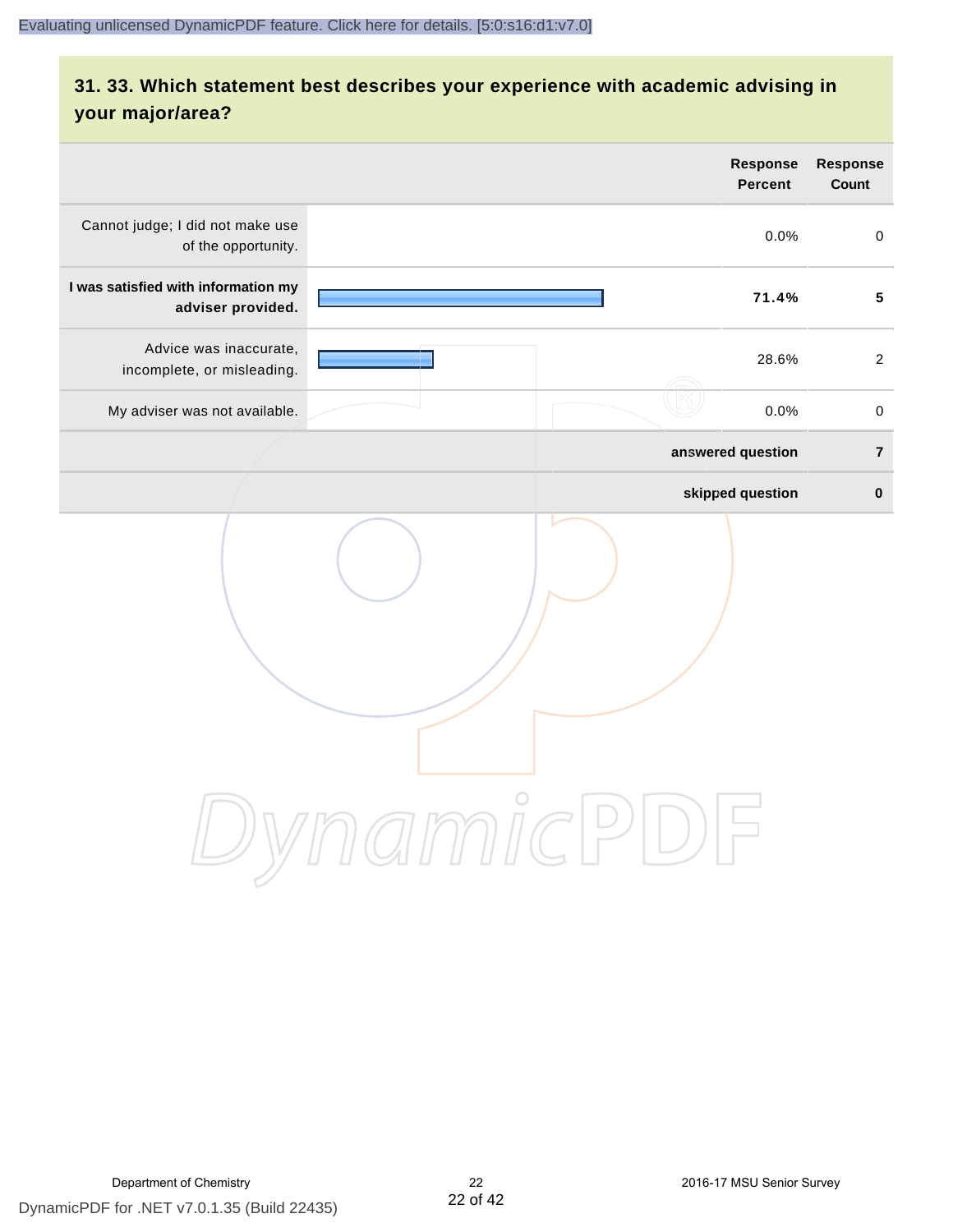# **31. 33. Which statement best describes your experience with academic advising in your major/area?**

| answered question |          |
|-------------------|----------|
| skipped question  | $\bf{0}$ |

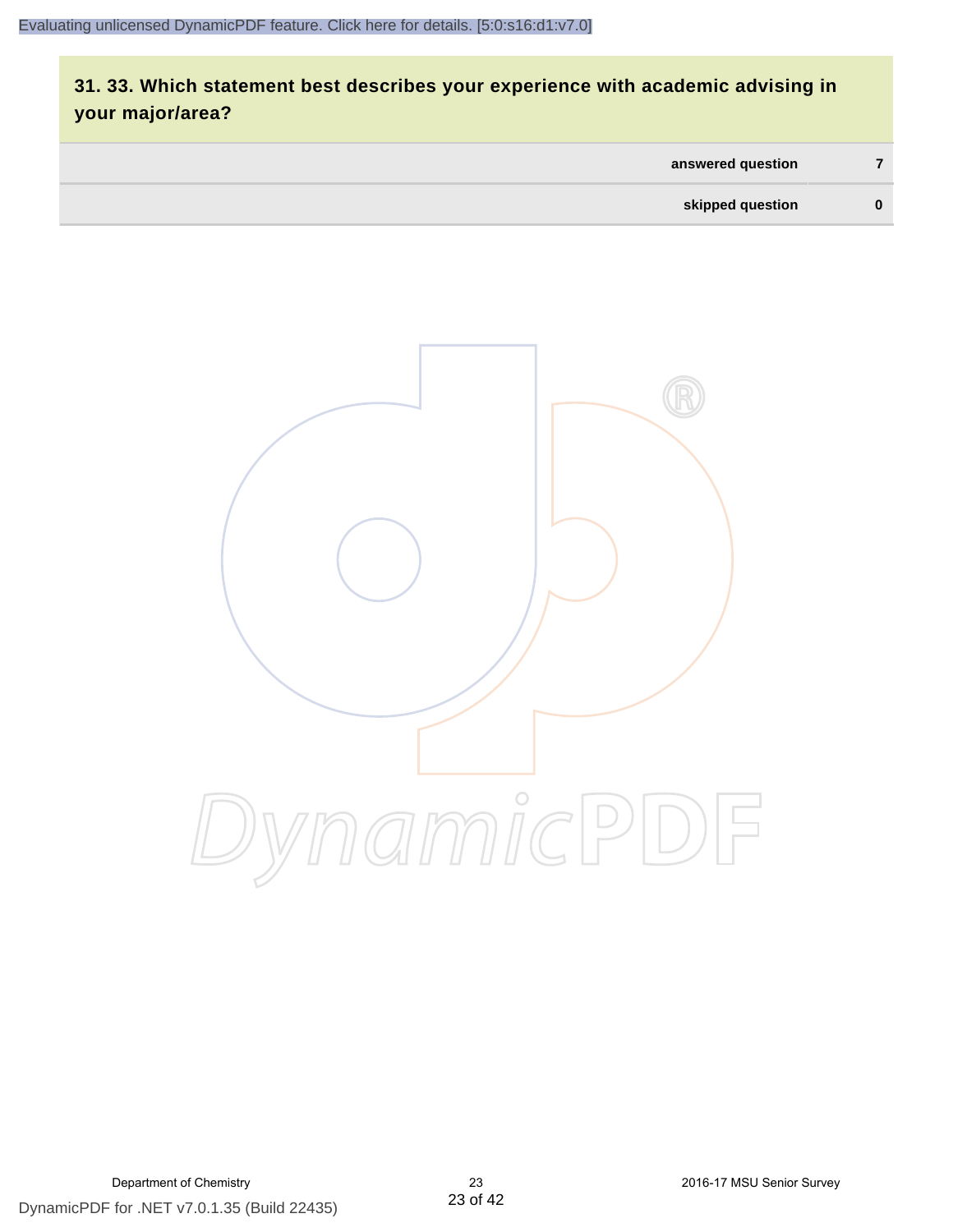# **32. Questions 34-48 For each of these items, indicate the extent to which you were satisfied.**

|                                                                                                                                                       | <b>Very</b><br>satisfied | <b>Satisfied</b> | <b>Dissatisfied</b> | <b>Very</b><br>dissatisfied | Rating<br>Average | Rating<br>Count |
|-------------------------------------------------------------------------------------------------------------------------------------------------------|--------------------------|------------------|---------------------|-----------------------------|-------------------|-----------------|
| 34. Class size relative to type of<br>course                                                                                                          | $33.3%$ (2)              | 66.7% (4)        | $0.0\%$ (0)         | $0.0\%$ (0)                 | 3.33              | 6               |
| 35. Out-of-class availability of<br>faculty                                                                                                           | $0.0\%$ (0)              | 100.0% (6)       | $0.0\%$ (0)         | $0.0\%$ (0)                 | 3.00              | $\,6\,$         |
| 36. Effectiveness of your high<br>school preparation for college work                                                                                 | 16.7% (1)                | 50.0% (3)        | $16.7\%$ (1)        | $16.7\%$ (1)                | 2.67              | 6               |
| 37. Fairness of faculty in their<br>treatment of individual students                                                                                  | $0.0\%$ (0)              | $83.3\%$ (5)     | 16.7%(1)            | $0.0\%$ (0)                 | 2.83              | $\,6\,$         |
| 38. Overall quality of instruction at<br><b>Murray State</b>                                                                                          | 16.7% (1)                | 66.7% (4)        | 16.7%(1)            | $0.0\%$ (0)                 | 3.00              | 6               |
| 39. Quality of instruction in<br><b>University Studies (General</b><br>Education) courses                                                             | $0.0\%$ (0)              | 83.3% (5)        | $0.0\%$ (0)         | $16.7\%$ (1)                | 2.67              | $\,6\,$         |
| 40. Quality of instruction in your<br>major                                                                                                           | 16.7% (1)                | 83.3% (5)        | $0.0\%$ (0)         | $0.0\%$ (0)                 | 3.17              | 6               |
| 41. Clarity of program objectives in<br>your major                                                                                                    | $33.3%$ (2)              | $50.0\%$ (3)     | 16.7% (1)           | $0.0\%$ (0)                 | 3.17              | 6               |
| 42. Intellectual challenge of the<br>academic program                                                                                                 | 33.3% (2)                | 66.7% (4)        | $0.0\%$ (0)         | $0.0\%$ (0)                 | 3.33              | $\,6\,$         |
| 43. Encouragement and<br>information from your major<br>department for employment after<br>graduation                                                 | $16.7\%$ $(1)$           | $50.0\%$ (3)     | 16.7% (1)           | 16.7% (1)                   | 2.67              | 6               |
| 44. Availability of opportunities to<br>engage in a faculty-mentored<br>research, scholarly, or creative<br>project in your area of<br>study/interest | $33.3\%$ (2)             | $16.7\%$ (1)     | $50.0\%$ (3)        | $0.0\%$ (0)                 | 2.83              | $\,6\,$         |
| 45. Library hours                                                                                                                                     | $0.0\%$ (0)              | $83.3\%$ (5)     | $0.0\%$ (0)         | $16.7\%$ (1)                | 2.67              | 6               |
|                                                                                                                                                       |                          |                  |                     |                             | answered question | $6\phantom{1}6$ |
|                                                                                                                                                       |                          |                  |                     |                             | skipped question  | $\mathbf{1}$    |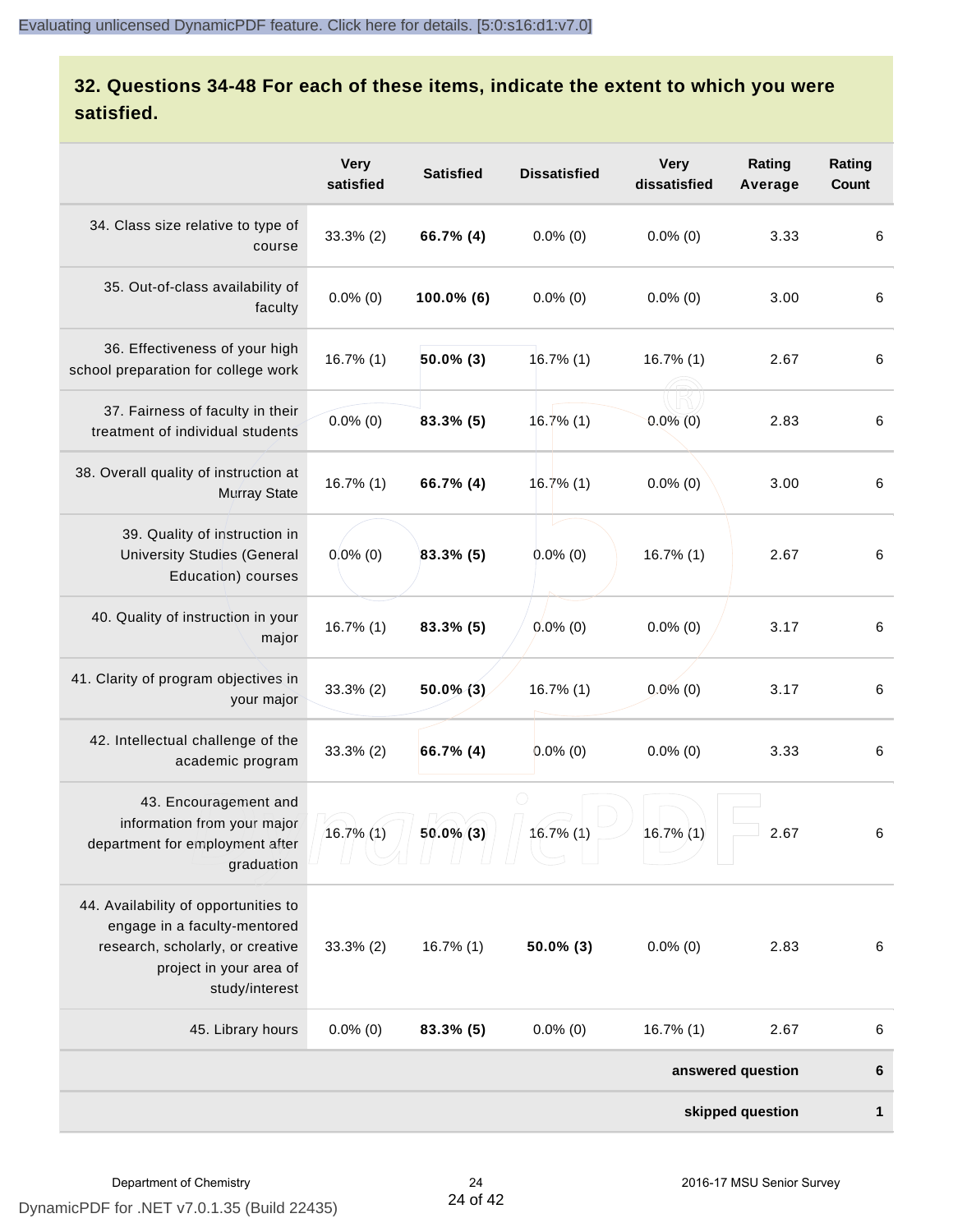#### **32. Questions 34-48 For each of these items, indicate the extent to which you were satisfied.**

|                                                                                                                              |              |               |              |             | skipped question  |   |
|------------------------------------------------------------------------------------------------------------------------------|--------------|---------------|--------------|-------------|-------------------|---|
|                                                                                                                              |              |               |              |             | answered question | 6 |
| 48. Computer, individual and group<br>work spaces available within<br>University Libraries (Waterfield,<br>Pogue and Overby) | $16.7\%$ (1) | 66.7% (4)     | $16.7\%$ (1) | $0.0\%$ (0) | 3.00              | 6 |
| 47. Access to on-hand or<br>electronic library resources                                                                     | $0.0\%$ (0)  | $100.0\%$ (6) | $0.0\%$ (0)  | $0.0\%$ (0) | 3.00              | 6 |
| 46 Effectiveness of library<br>personnel in meeting your<br>information needs                                                | $0.0\%$ (0)  | 100.0% (6)    | $0.0\%$ (0)  | $0.0\%$ (0) | 3.00              | 6 |

**33. Questions 49-55 University Studies is designed to offer you a broad base of skills and knowledge and to prepare you for upper division study. Please indicate how effective University Studies at Murray State was in helping you achieve these goals.**

|                                                                            | <b>Very</b><br>effective | <b>Effective</b> | <b>Ineffective</b> | <b>Very</b><br>ineffective | Rating<br>Average | Rating<br>Count |
|----------------------------------------------------------------------------|--------------------------|------------------|--------------------|----------------------------|-------------------|-----------------|
| 49. Writing skills                                                         | $16.7\%$ (1)             | $66.7\%$ (4)     | 16.7% (1)          | $0.0\%$ (0)                | 3.00              | 6               |
| 50. Speaking skills                                                        | $16.7\%$ (1)             | 66.7% (4)        | $0.0\%$ (0)        | $16.7\%$ (1)               | 2.83              | 6               |
| 51. Critical thinking skills                                               | $33.3\%$ (2)             | 66.7% (4)        | $0.0\%$ (0)        | $0.0\%$ (0)                | 3.33              | 6               |
| 52. Technology skills/computer<br>skills                                   | 16.7% (1)                | $83.3\%$ (5)     | $0.0\%$ (0)        | $0.0\%$ (0)                | 3.17              | 6               |
| 53. General knowledge in the<br>liberal arts and sciences                  | $16.7\%$ (1)             | $83.3\%$ (5)     | $0.0\%$ (0)        | $0.0\%$ (0)                | 3.17              | 6               |
| 54. International perspectives                                             | $16.7\%$ (1)             | 66.7% (4)        | $0.0\%$ (0)        | $16.7\%$ (1)               | 2.83              | 6               |
| 55. Stimulation of interest in areas<br>outside your chosen field of study | $16.7\%$ (1)             | 66.7% (4)        | $0.0\%$ (0)        | $16.7\%$ (1)               | 2.83              | 6               |
|                                                                            |                          |                  |                    |                            | answered question | 6               |
|                                                                            |                          |                  |                    |                            | skipped question  | 1               |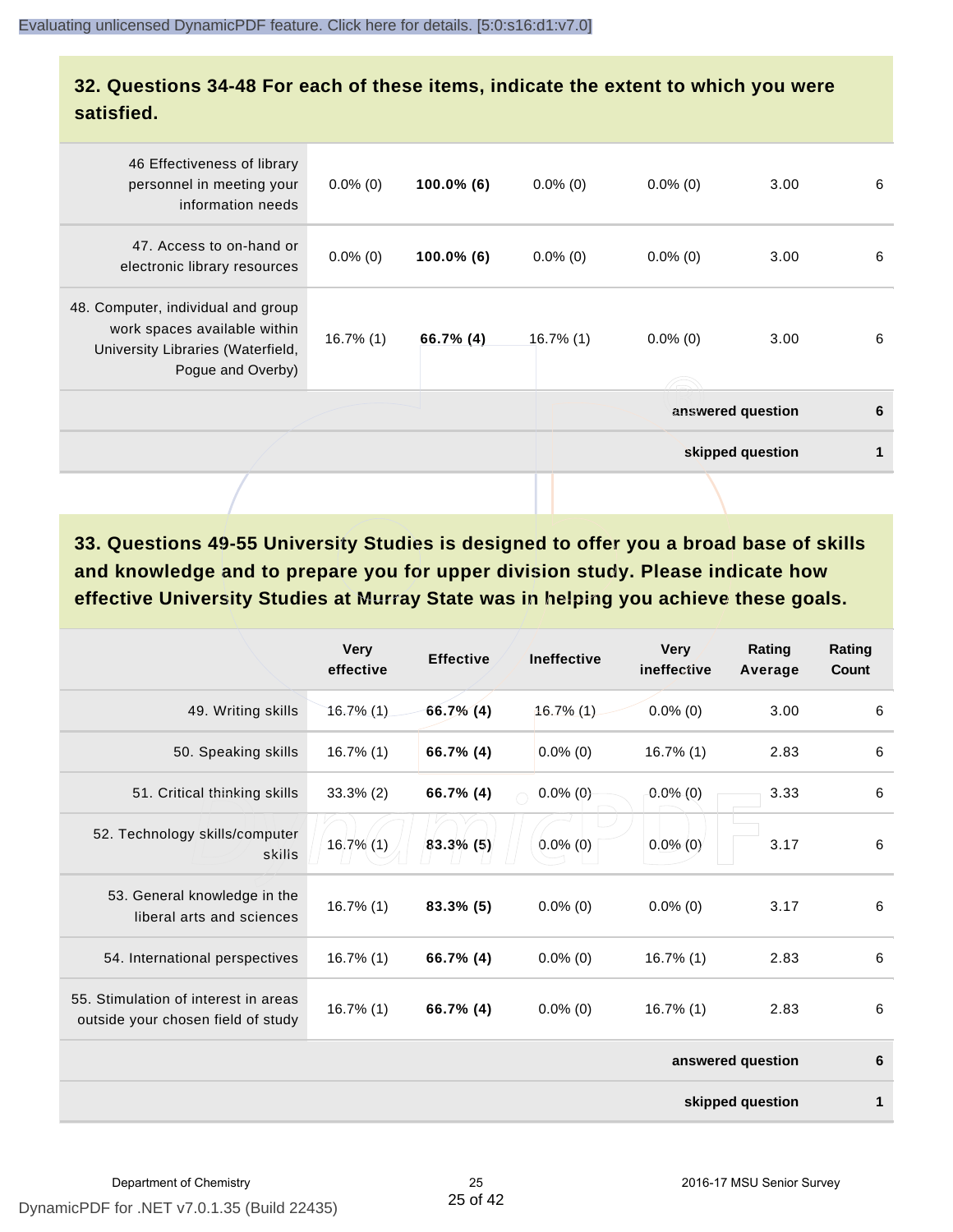**34. Questions 56-89For each of these services, activities or programs that you used, please indicate the extent to which you were satisfied that they met your needs. For those that you did not use, mark the "Did Not Use" option.**

|                                                                                    | <b>Very</b><br>satisfied | <b>Satisfied</b> | <b>Dissatisfied</b> | <b>Very</b><br>dissatisfied | <b>Did</b><br><b>Not</b><br><b>Use</b> | Rating<br>Average | Rating<br>Count |
|------------------------------------------------------------------------------------|--------------------------|------------------|---------------------|-----------------------------|----------------------------------------|-------------------|-----------------|
| 56. African-American/Multicultural<br><b>Student Services</b>                      | $0.0\%$ (0)              | $16.7\%$ (1)     | $0.0\%$ (0)         | $0.0\%$ (0)                 | 83.3%<br>(5)                           | 3.00              | 6               |
| 57. Blackboard/Canvas                                                              | $0.0\%$ (0)              | 83.3%<br>(5)     | $0.0\%$ (0)         | $16.7\%$ (1)                | 0.0%<br>(0)                            | 2.67              | 6               |
| 58. Career Services Office                                                         | $0.0\%$ (0)              | 66.7%<br>(4)     | $0.0\%$ (0)         | $0.0\%$ (0)                 | 33.3%<br>(2)                           | 3.00              | 6               |
| 59. Cultural programming and<br>activities                                         | $0.0\%$ (0)              | $16.7\%$ (1)     | $0.0\%$ (0)         | $0.0\%$ (0)                 | 83.3%<br>(5)                           | 3.00              | $\,6\,$         |
| 60. Degree audit (MAP report)                                                      | 50.0%<br>(3)             | $33,3%$ (2)      | $0.0\%$ (0)         | $0.0\%$ (0)                 | 16.7%<br>(1)                           | 3.60              | 6               |
| 61. Financial Aid Office customer<br>service                                       | $0.0\%(0)$               | 83.3%<br>(5)     | $16.7\%$ (1)        | $0.0\%$ (0)                 | 0.0%<br>(0)                            | 2.83              | 6               |
| 62. Dining Services                                                                | $0.0\%$ (0)              | 66.7%<br>(4)     | $0.0\%$ (0)         | $0.0\%$ (0)                 | 33.3%<br>(2)                           | 3.00              | 6               |
| 63. Graduation Office                                                              | $0.0\%$ (0)              | 50.0%<br>(3)     | 16.7% (1)           | $0.0\%$ (0)                 | 33.3%<br>(2)                           | 2.75              | 6               |
| 64. Greek life and activities                                                      | 16.7%<br>(1)             | 66.7%<br>(4)     | $0.0\%$ (0)         | $0.0\%$ (0)                 | 16.7%<br>(1)                           | 3.20              | 6               |
| 65. Health Services                                                                | 16.7%<br>(1)             | $33.3\%$ (2)     | $0.0\%$ (0)         | $0.0\%$ (0)                 | 50.0%<br>(3)                           | 3.33              | $\,6\,$         |
| 66. Honor Societies/Departmental<br><b>Clubs/Special Interest</b><br>Organizations | 16.7%<br>(1)             | $33.3\%$ (2)     | $0.0\%$ (0)         | $0.0\%$ (0)                 | 50.0%<br>(3)                           | 3.33              | 6               |
| 67. International programs and<br>activities                                       | $0.0\%$ (0)              | $16.7\%$ (1)     | $0.0\%$ (0)         | $0.0\%$ (0)                 | 83.3%<br>(5)                           | 3.00              | 6               |
|                                                                                    |                          |                  |                     |                             |                                        | answered question | 6               |
|                                                                                    |                          |                  |                     |                             |                                        | skipped question  | $\mathbf{1}$    |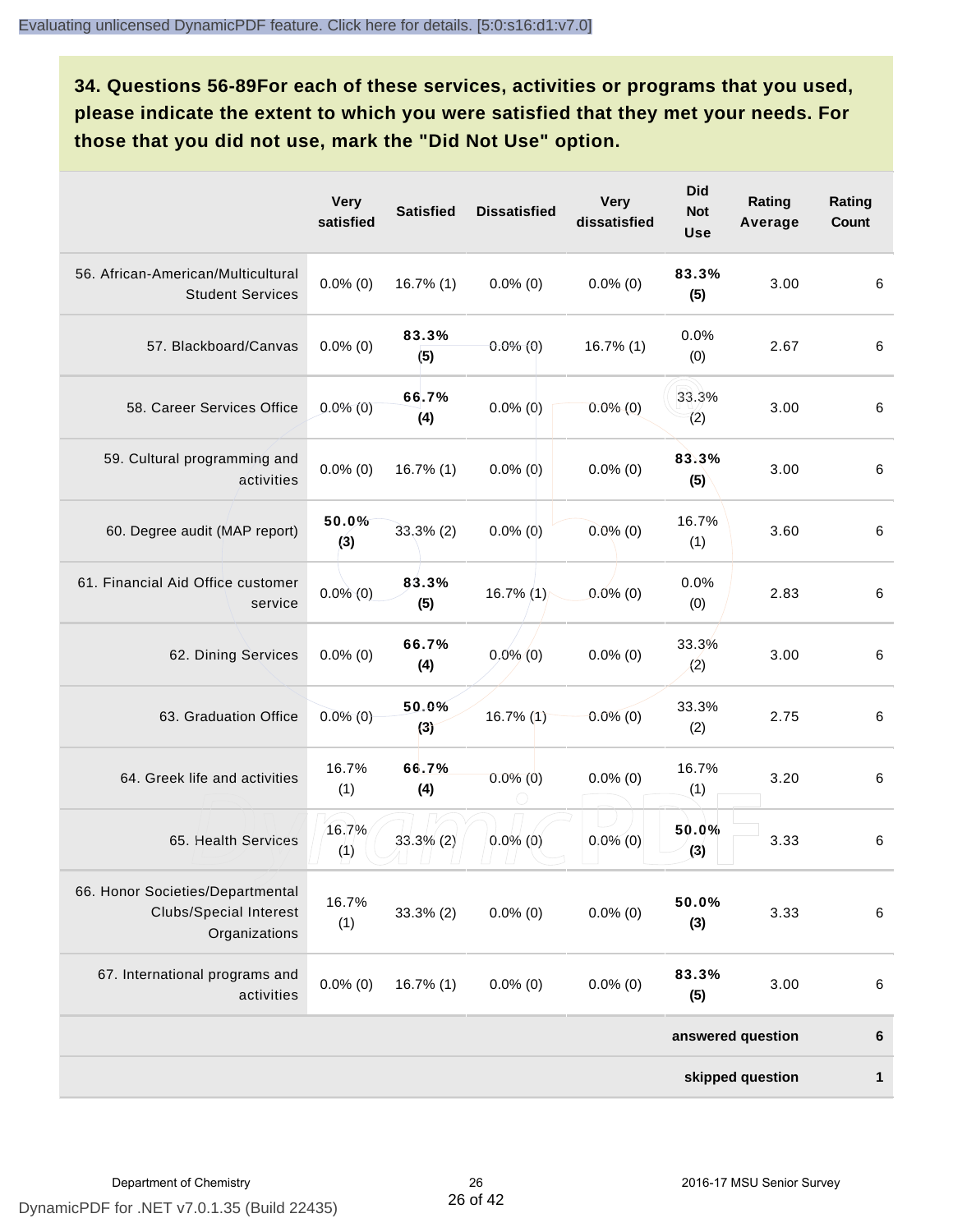**34. Questions 56-89For each of these services, activities or programs that you used, please indicate the extent to which you were satisfied that they met your needs. For those that you did not use, mark the "Did Not Use" option.**

| 68. International student support<br>services                    | $0.0\%$ (0)  | 16.7% (1)    | $0.0\%$ (0)                       | $0.0\%$ (0)  | 83.3%<br>(5)      | 3.00 | $\,6\,$ |
|------------------------------------------------------------------|--------------|--------------|-----------------------------------|--------------|-------------------|------|---------|
| 69. Internet and wireless access<br>for study and research needs | 16.7%<br>(1) | 83.3%<br>(5) | $0.0\%$ (0)                       | $0.0\%$ (0)  | 0.0%<br>(0)       | 3.17 | $\,6\,$ |
| 70. Intramural Sports and<br>Recreation                          | 16.7%<br>(1) | 33.3% (2)    | $0.0\%$ (0)                       | $0.0\%$ (0)  | 50.0%<br>(3)      | 3.33 | $\,6\,$ |
| 71. LGBT programs                                                | $0.0\%$ (0)  | $16.7\%$ (1) | $0.0\%$ (0)                       | $0.0\%$ (0)  | 83.3%<br>(5)      | 3.00 | $\,6\,$ |
| 72. Lowry Center/Developmental<br>courses and tutoring           | $0.0\%$ (0)  | 16.7% (1)    | $0.0\%$ (0)                       | $0.0\%$ (0)  | 83.3%<br>(5)      | 3.00 | $\,6\,$ |
| 73. Library                                                      | 16.7%<br>(1) | 83.3%<br>(5) | $0.0\%$ (0)                       | $0.0\%$ (0)  | 0.0%<br>(0)       | 3.17 | $\,6\,$ |
| 74. MSU web site                                                 | 16.7%<br>(1) | 83.3%<br>(5) | $0.0\%$ (0)                       | $0.0\%$ (0)  | 0.0%<br>(0)       | 3.17 | $\,6\,$ |
| 75. NCAA Sports                                                  | 16.7%<br>(1) | 50.0%<br>(3) | $0.0\%$ (0)                       | $0.0\%$ (0)  | 33.3%<br>(2)      | 3.25 | $\,6\,$ |
| 76. Online courses that are not<br><b>Blackboard or Canvas</b>   | $0.0\%$ (0)  | 16.7% (1)    | $0.0\%$ (0)                       | $0.0\%$ (0)  | 83.3%<br>(5)      | 3.00 | $\,6\,$ |
| 77. Public Safety/Security<br>Services                           | 16.7%<br>(1) | 50.0%<br>(3) | $0.0\%$ (0)                       | $16.7\%$ (1) | 16.7%<br>(1)      | 2.80 | $\,6\,$ |
| 78. Registration through myGate                                  | 16.7%<br>(1) | 66.7%<br>(4) | $16.7\%$ (1)                      | $0.0\%$ (0)  | 0.0%<br>(0)       | 3.00 | $\,6\,$ |
| 79. Residential College<br>programming and activities            | 16.7%<br>(1) | 33.3% (2)    | $\left  \ \right $<br>$0.0\%$ (0) | $0.0\%$ (0)  | 50.0%<br>(3)      | 3.33 | $\,6\,$ |
| 80. Scholarships/grants/student<br>employment                    | 16.7%<br>(1) | 66.7%<br>(4) | $0.0\%$ (0)                       | $0.0\%$ (0)  | 16.7%<br>(1)      | 3.20 | $\,6\,$ |
| 81. Services for non-traditional<br>students                     | $0.0\%$ (0)  | 16.7% (1)    | $0.0\%$ (0)                       | $0.0\%$ (0)  | 83.3%<br>(5)      | 3.00 | $\,6\,$ |
|                                                                  |              |              |                                   |              | answered question |      | $\bf 6$ |
|                                                                  |              |              |                                   |              | skipped question  |      | 1       |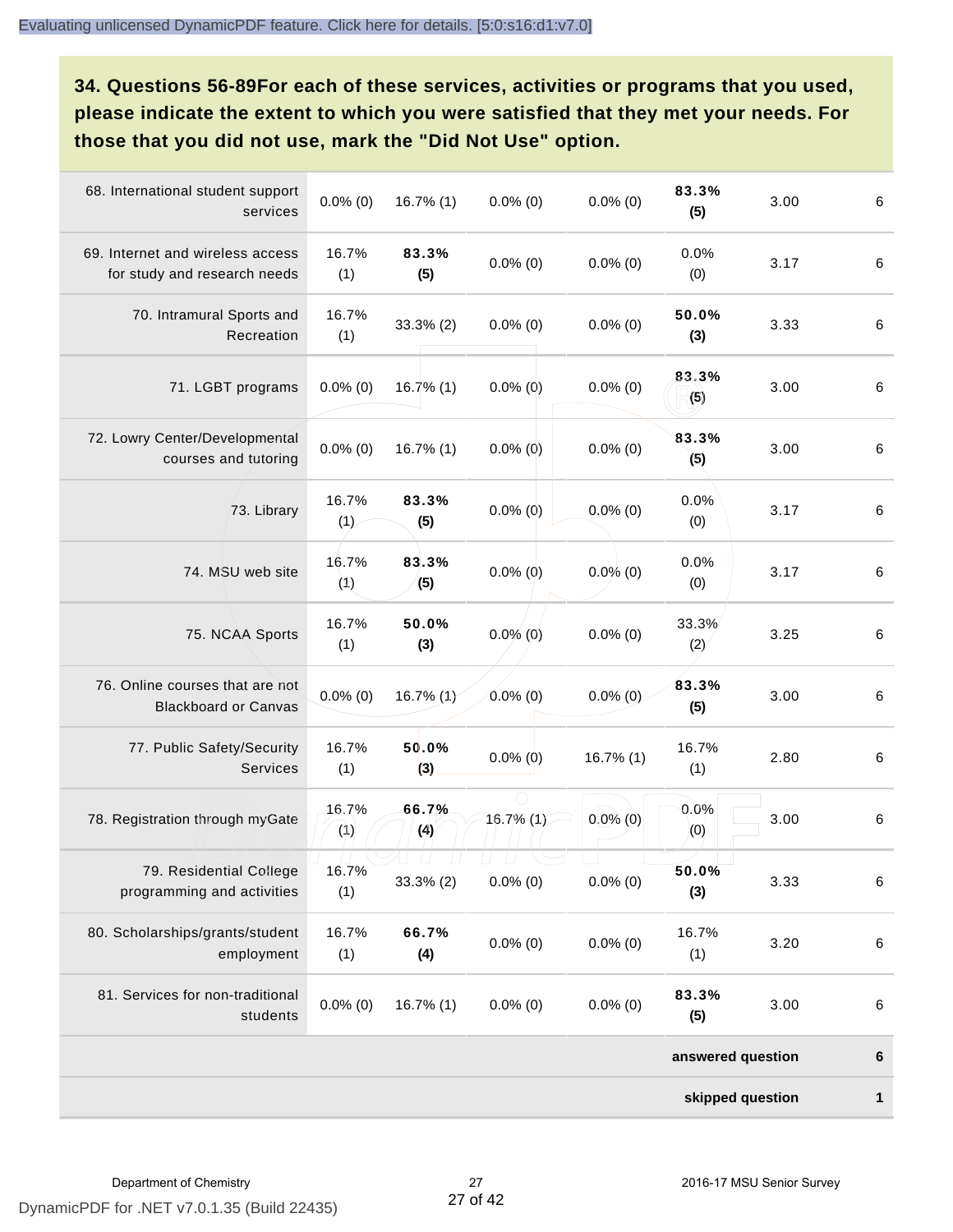# **34. Questions 56-89For each of these services, activities or programs that you used, please indicate the extent to which you were satisfied that they met your needs. For those that you did not use, mark the "Did Not Use" option.**

| 82. Student Disability Services<br>(SDS) | $0.0\%$ (0)  | $33.3\%$ (2) | $0.0\%$ (0)  | $0.0\%$ (0) | 66.7%<br>(4)      | 3.00 | $\,6\,$ |
|------------------------------------------|--------------|--------------|--------------|-------------|-------------------|------|---------|
| 83. Transcript requests                  | $0.0\%$ (0)  | 50.0%<br>(3) | $16.7\%$ (1) | $0.0\%$ (0) | 33.3%<br>(2)      | 2.75 | 6       |
| 84. Student Support Services<br>(SSS)    | $0.0\%$ (0)  | $33.3\%$ (2) | $0.0\%$ (0)  | $0.0\%$ (0) | 66.7%<br>(4)      | 3.00 | $\,6\,$ |
| 85. Transfer Center                      | $0.0\%$ (0)  | 66.7%<br>(4) | $0.0\%$ (0)  | $0.0\%$ (0) | 33.3%<br>(2)      | 3.00 | 6       |
| 86. University Counseling Services       | 16.7%<br>(1) | $16.7\%$ (1) | $16.7\%$ (1) | $0.0\%$ (0) | 50.0%<br>(3)      | 3.00 | 6       |
| 87. Veteran Services                     | $0.0\%$ (0)  | $16.7\%$ (1) | $0.0\%$ (0)  | $0.0\%$ (0) | 83.3%<br>(5)      | 3.00 | $\,6\,$ |
| 88. Wellness Center                      | 16.7%<br>(1) | 66.7%<br>(4) | $0.0\%$ (0)  | $0.0\%$ (0) | 16.7%<br>(1)      | 3.20 | 6       |
| 89. Women's Center                       | $0.0\%$ (0)  | $16.7\%$ (1) | $0.0\%$ (0)  | $0.0\%$ (0) | 83.3%<br>(5)      | 3.00 | $\,6\,$ |
|                                          |              |              |              |             | answered question |      | 6       |

**skipped question 1**

DynamicPDF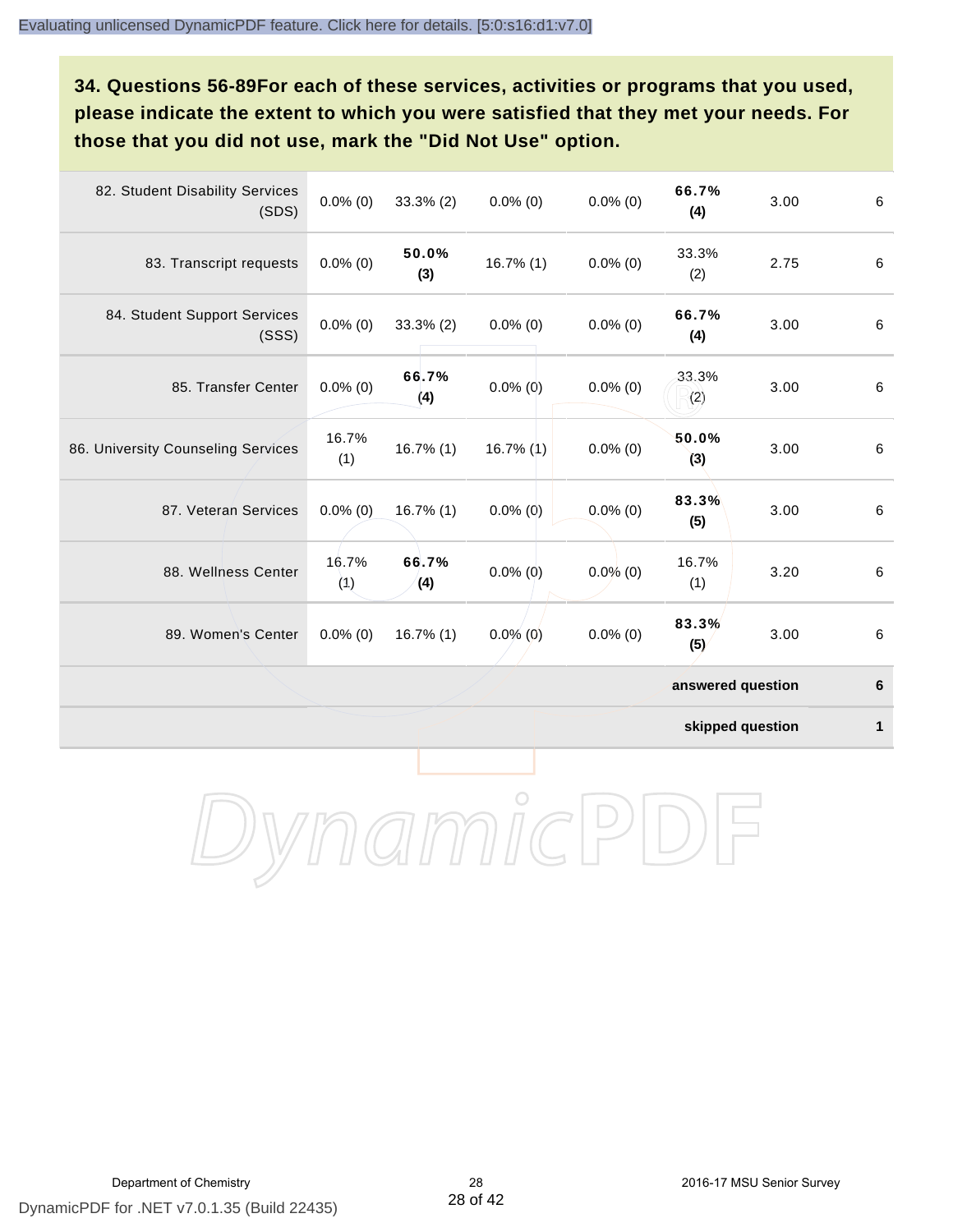#### **35. 90. To what extent did you participate in Residential College activities?**

|                     | Response<br>Percent | Response<br>Count |
|---------------------|---------------------|-------------------|
| Did not participate | 50.0%               | $\mathbf{3}$      |
| Frequently          | 33.3%               | $\overline{2}$    |
| Occasionally        | 0.0%                | $\pmb{0}$         |
| Seldom              | 16.7%               | $\mathbf{1}$      |
|                     | answered question   | $\bf 6$           |
|                     | skipped question    | $\mathbf{1}$      |
|                     | ynamicPD            |                   |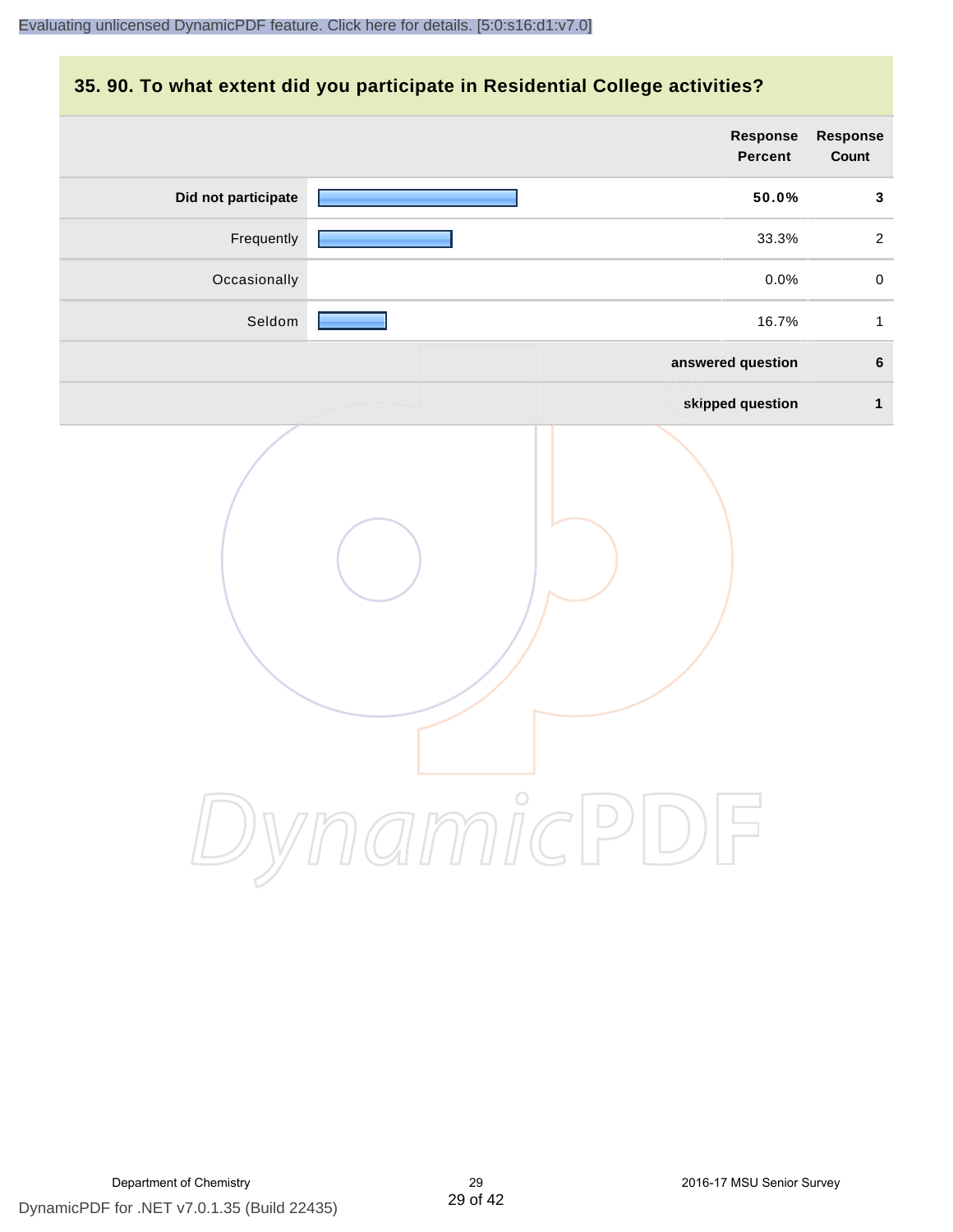#### **35. 90. To what extent did you participate in Residential College activities?**

#### **36. 91. Which phrase best describes your opinion of Residential Colleges?**

|                                           |  | <b>Response</b><br><b>Percent</b> | <b>Response</b><br>Count |
|-------------------------------------------|--|-----------------------------------|--------------------------|
| Not familiar with Residential<br>Colleges |  | 16.7%                             |                          |
| Very positive                             |  | 16.7%                             | 1                        |
| Positive                                  |  | 50.0%                             | $\mathbf{3}$             |
| Negative                                  |  | 16.7%                             | 1                        |
| Very negative                             |  | 0.0%                              | $\mathbf 0$              |
|                                           |  | answered question                 | $\bf 6$                  |
|                                           |  | skipped question                  | 1                        |

# **37. 92. When you graduate how many times will you have studied abroad during your university career?**

|               | Response<br>Percent                                                                        | Response<br>Count |
|---------------|--------------------------------------------------------------------------------------------|-------------------|
| <b>None</b>   | <u>tan Sabatan Ing Pa</u><br>ㅎ<br>and the state of<br><del>- - - - - - - -</del><br>100.0% | 6                 |
| One           | 0.0%                                                                                       | 0                 |
| Two           | 0.0%                                                                                       | 0                 |
| Three or more | 0.0%                                                                                       | $\mathbf 0$       |
|               | answered question                                                                          | $6\phantom{1}6$   |
|               | skipped question                                                                           | 1                 |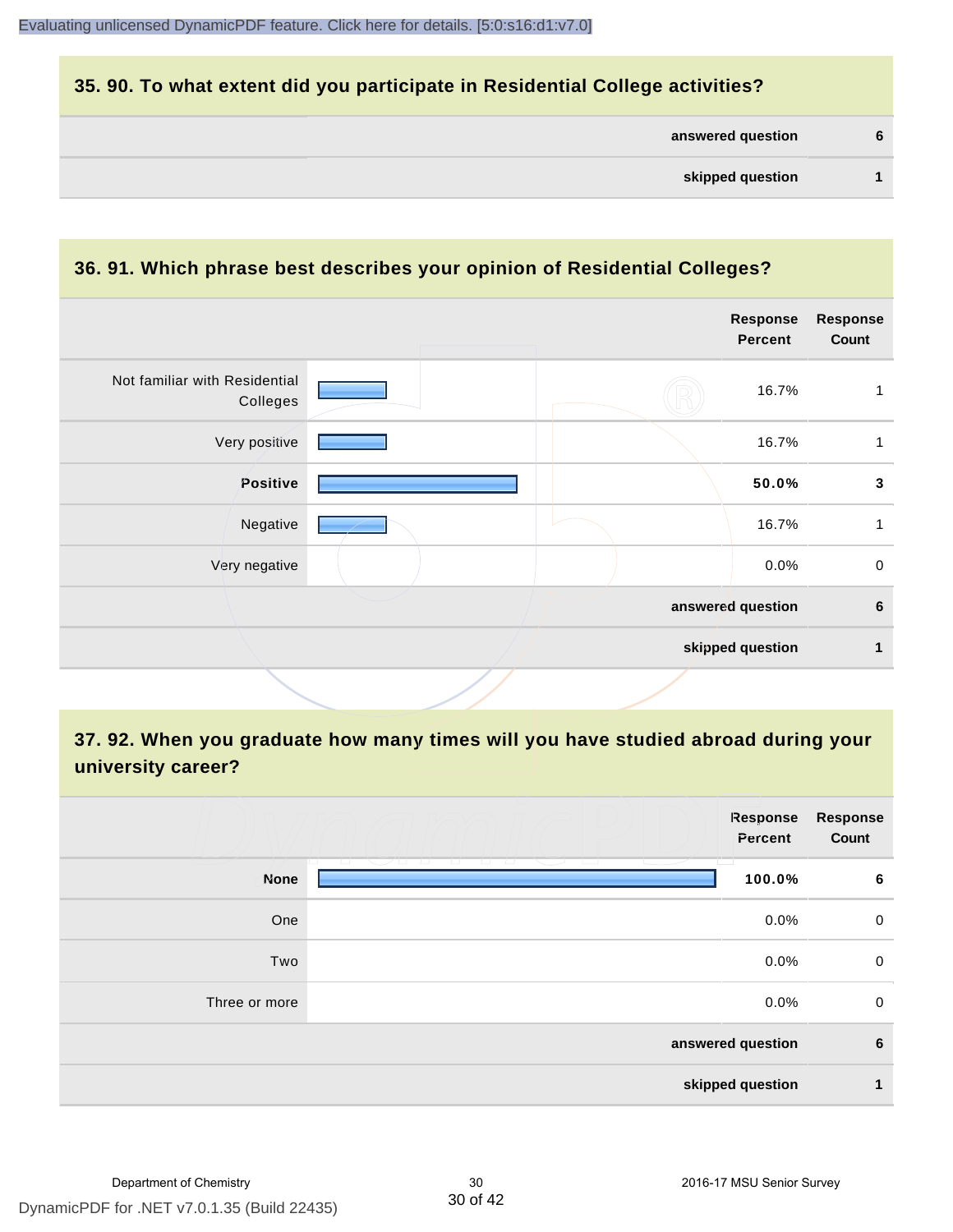**38. Questions 93-102 The University has formulated ten desired "Characteristics of the Murray State University Graduate." Please indicate how effective your MSU experience was in enhancing your abilities in each area.**

|                                                                                                                                                                      | <b>Very</b><br>effective | <b>Effective</b> | Ineffective  | <b>Very</b><br>ineffective | Rating<br>Average | Rating<br>Count |
|----------------------------------------------------------------------------------------------------------------------------------------------------------------------|--------------------------|------------------|--------------|----------------------------|-------------------|-----------------|
| 93. Engage in mature,<br>independent and creative thought<br>and express that thought<br>effectively in oral and written<br>communication;                           | $33.3\%$ (2)             | $50.0\%$ (3)     | 16.7% (1)    | $0.0\%$ (0)                | 3.17              | 6               |
| 94. Understand and apply the<br>critical and scientific<br>methodologies that academic<br>disciplines employ to discover<br>knowledge and ascertain its<br>validity; | $33.3\%$ (2)             | 66.7% (4)        | $0.0\%$ (0)  | $0.0\%$ (0)                | 3.33              | 6               |
| 95. Apply sound standards of<br>information gathering, analysis<br>and evaluation to reach logical<br>decisions;                                                     | $33.3\%$ (2)             | 66.7% (4)        | $0.0\%$ (0)  | $0.0\%$ (0)                | 3.33              | 6               |
| 96. Understand the roles and<br>applications of science and<br>technology in the solution of the<br>problems of a changing world;                                    | $33.3\%$ (2)             | 66.7% (4)        | $0.0\%$ (0)  | $0.0\%$ (0)                | 3.33              | 6               |
| 97. Demonstrate a critical<br>understanding of the world's<br>historical, literary, philosophical<br>and artistic traditions;                                        | $16.7\%$ (1)             | 66.7% (4)        | $16.7\%$ (1) | $0.0\%$ (0)                | 3.00              | 6               |
| 98. Understand the dynamics of<br>cultural diversity, of competing<br>economic and political systems,<br>and of complex moral and ethical<br>issues:                 | 16.7% (1)                | $83.3\%$ (5)     | $0.0\%$ (0)  | $0.0\%$ (0)                | 3.17              | 6               |
| 99. Understand the nature of and<br>engage in ethical behavior and<br>responsible citizenship;                                                                       | $16.7\%$ (1)             | $83.3\%$ (5)     | $0.0\%$ (0)  | $0.0\%$ (0)                | 3.17              | 6               |
|                                                                                                                                                                      |                          |                  |              |                            | answered question | 6               |
|                                                                                                                                                                      |                          |                  |              |                            | skipped question  | 1               |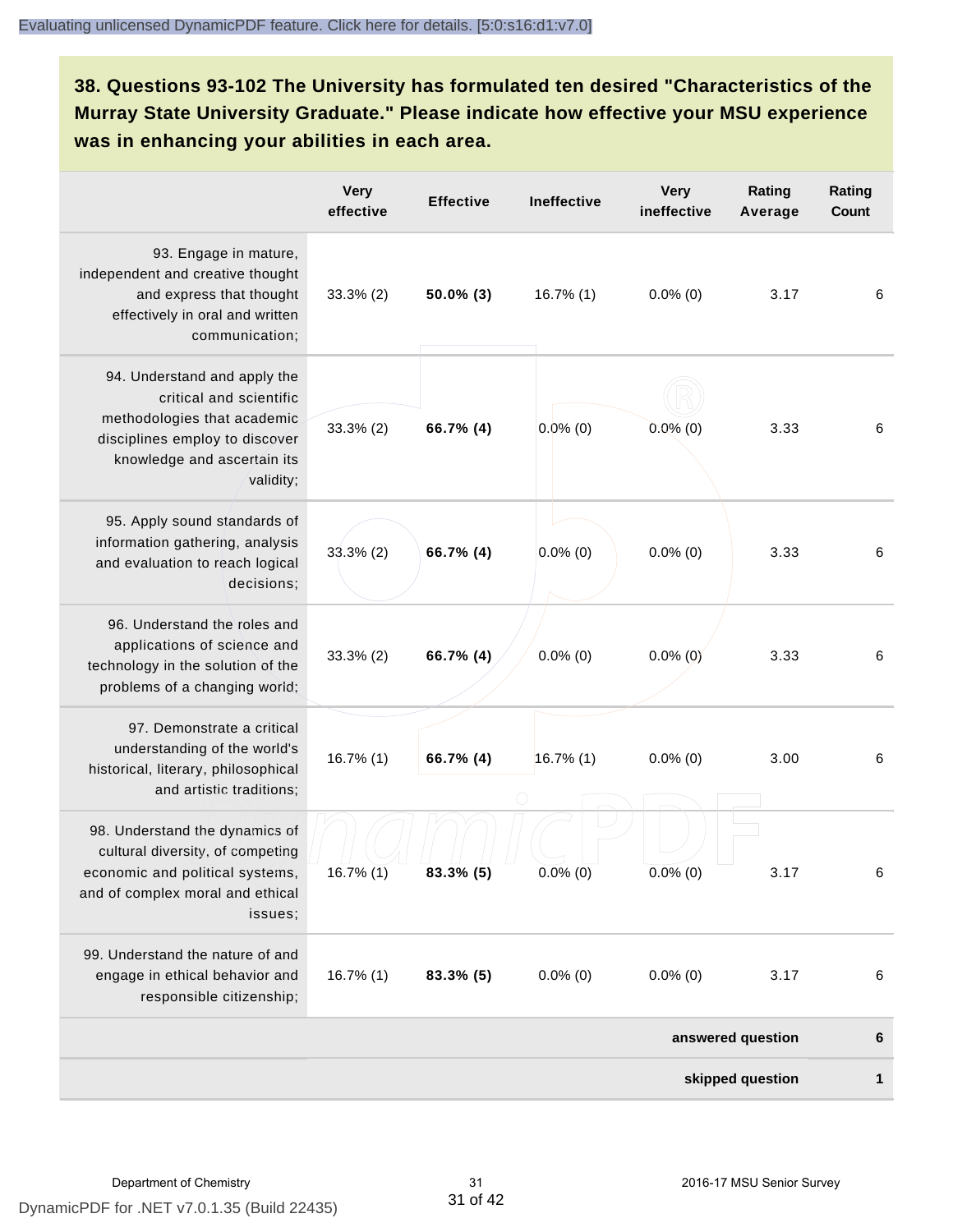# **38. Questions 93-102 The University has formulated ten desired "Characteristics of the Murray State University Graduate." Please indicate how effective your MSU experience was in enhancing your abilities in each area.**

| 100. Understand the importance of<br>the behaviors necessary to<br>maintain a healthy lifestyle; | $16.7\%$ (1) | 66.7% (4) | $0.0\%$ (0)  | $16.7\%$ (1)      | 2.83             | $\,6\,$      |
|--------------------------------------------------------------------------------------------------|--------------|-----------|--------------|-------------------|------------------|--------------|
| 101. Demonstrate mastery of a<br>chosen field of study;                                          | $33.3\%$ (2) | 66.7% (4) | $0.0\%$ (0)  | $0.0\%$ (0)       | 3.33             | 6            |
| 102. Value intellectual pursuit and<br>continuous learning in a changing<br>world.               | 40.0% (2)    | 40.0% (2) | $20.0\%$ (1) | $0.0\%$ (0)       | 3.20             | $\sqrt{5}$   |
|                                                                                                  |              |           |              | answered question |                  | $\bf 6$      |
|                                                                                                  |              |           |              |                   | skipped question | $\mathbf{1}$ |
|                                                                                                  |              |           |              |                   |                  |              |
|                                                                                                  |              |           |              |                   |                  |              |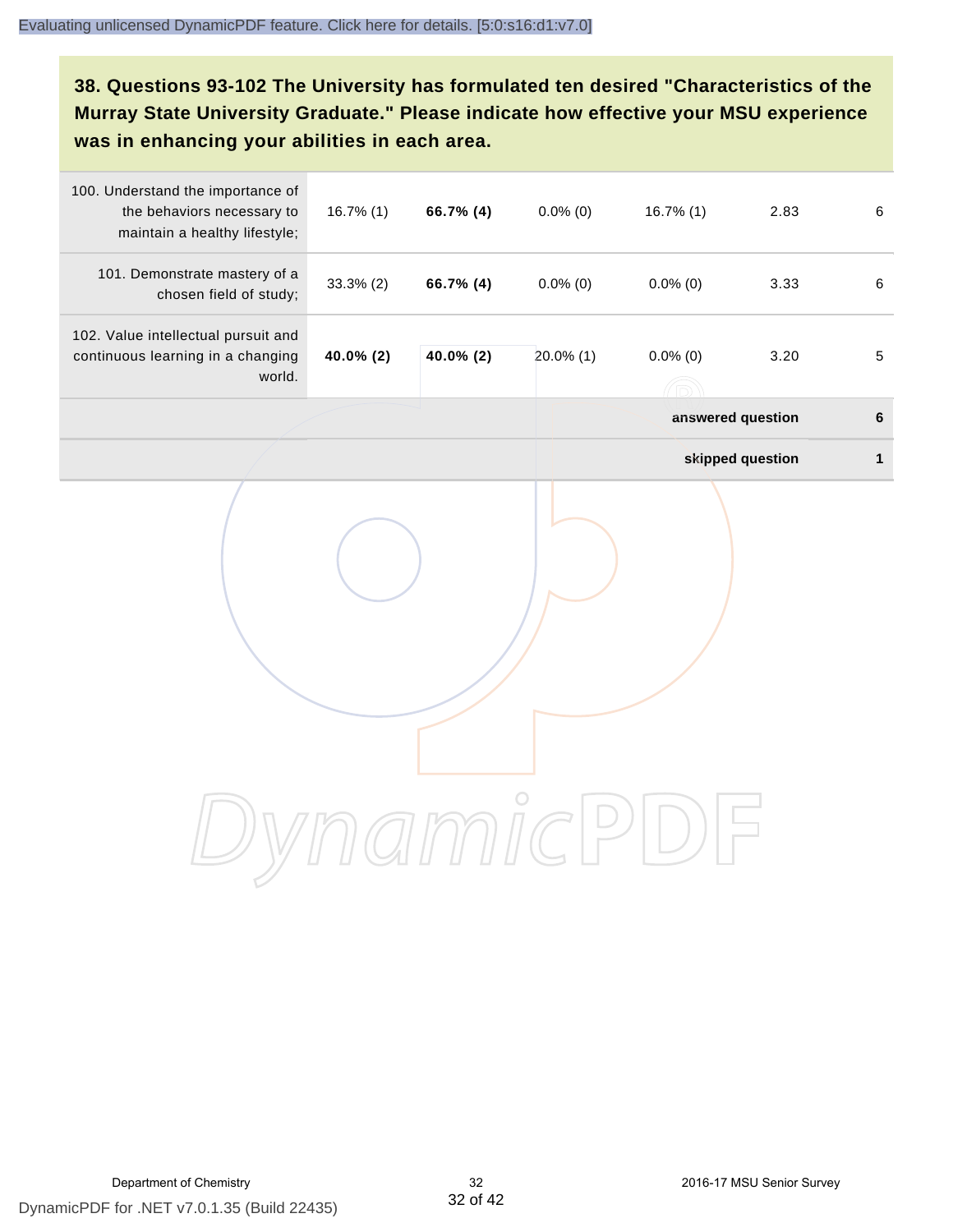#### **39. 103. What do you expect to do after you graduate?**

|                                                        | <b>Response</b><br><b>Percent</b> | <b>Response</b><br>Count |
|--------------------------------------------------------|-----------------------------------|--------------------------|
| I am unsure of my immediate<br>plans.                  | 0.0%                              | $\boldsymbol{0}$         |
| I will look for a job.                                 | 50.0%                             | $\mathbf{3}$             |
| I will continue working in the<br>position I now have. | 0.0%                              | $\pmb{0}$                |
| I will work at a position I recently<br>accepted.      | 0.0%                              | $\boldsymbol{0}$         |
| I will do additional undergraduate<br>work.            | 0.0%                              | $\pmb{0}$                |
| I will go to graduate school.                          | 16.7%                             | $\mathbf{1}$             |
| I will go to law school.                               | 0.0%                              | $\pmb{0}$                |
| I will go to medical school.                           | 16.7%                             | $\mathbf{1}$             |
| I will go to other professional<br>school.             | 16.7%                             | $\mathbf{1}$             |
| I will not work or attend school.                      | 0.0%                              | $\boldsymbol{0}$         |
|                                                        | answered question                 | $6\phantom{1}6$          |
|                                                        | skipped question                  | 1                        |

DynamicPDF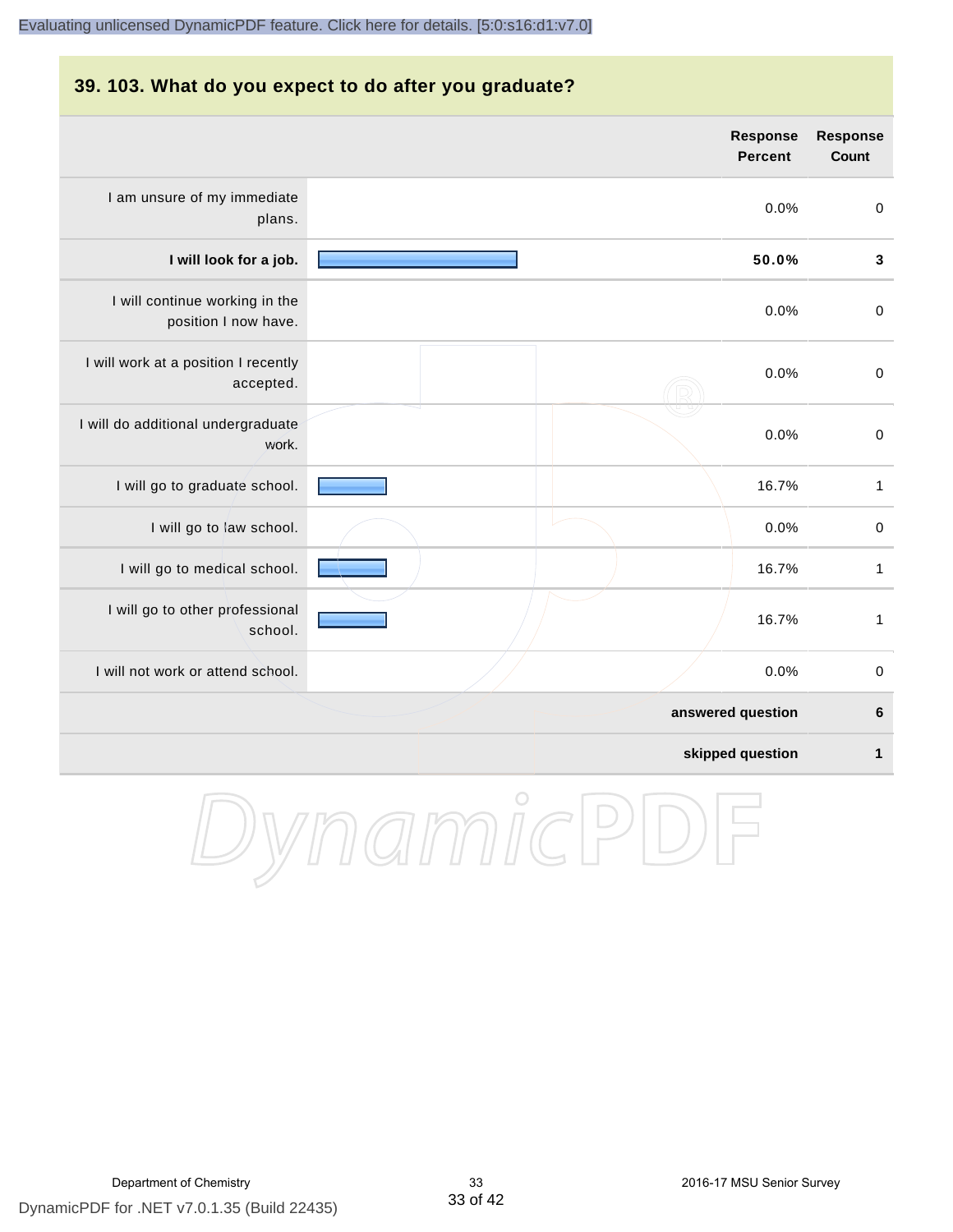# **39. 103. What do you expect to do after you graduate? answered question 6 skipped question 1**

## **40. 104. If you are already employed, how closely related is your job to your field of study?**

|                     |       | <b>Response</b><br><b>Percent</b> | <b>Response</b><br>Count |
|---------------------|-------|-----------------------------------|--------------------------|
| Extremely close     |       | 0.0%                              | $\mathsf{O}$             |
| Somewhat close      |       | 16.7%                             | $\mathbf{1}$             |
| Somewhat different  |       | 0.0%                              | $\pmb{0}$                |
| Extremely different |       | 0.0%                              | $\mathbf 0$              |
| I cannot determine  |       | 0.0%                              | $\mathbf 0$              |
| Does not apply      |       | 83.3%                             | ${\bf 5}$                |
|                     |       | answered question                 | $\bf 6$                  |
|                     |       | skipped question                  | 1                        |
|                     | 77111 |                                   |                          |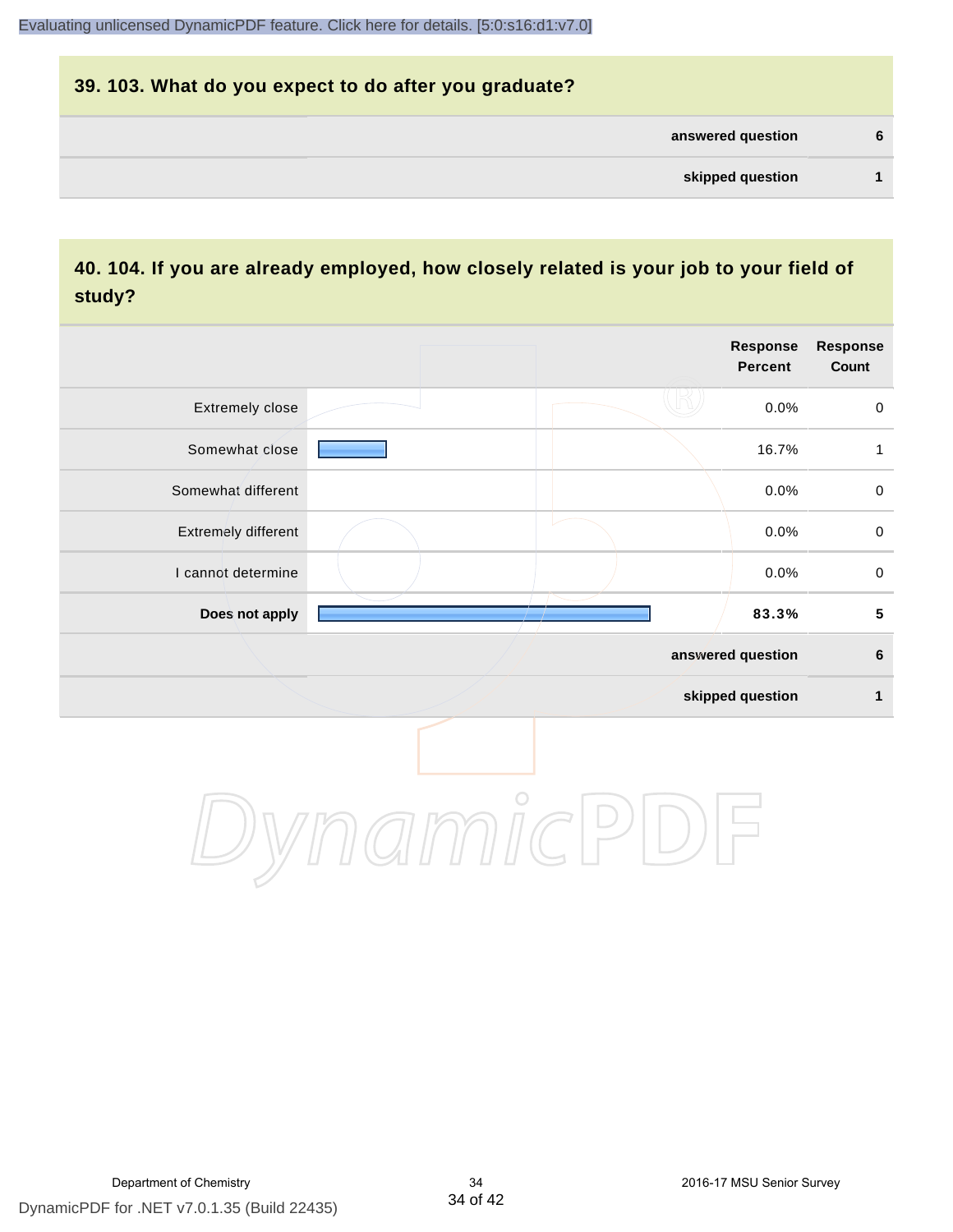#### **41. 105. If you intend to work full-time, what do you expect your salary to be?**

|                     |            | Response<br>Percent | Response<br>Count |
|---------------------|------------|---------------------|-------------------|
| Above \$75,000      |            | 16.7%               | $\mathbf{1}$      |
| $$65,000 - $75,000$ |            | 0.0%                | $\pmb{0}$         |
| \$55,000 - \$64,999 |            | 33.3%               | $\mathbf{2}$      |
| \$45,000 - \$54,999 |            | 33.3%               | $\mathbf{2}$      |
| \$35,000 - \$44,999 |            | $0.0\%$             | $\mathbf 0$       |
| \$25,000 - \$34,999 |            | 0.0%                | $\pmb{0}$         |
| Below \$25,000      |            | 16.7%               | $\mathbf{1}$      |
| Does not apply      |            | 0.0%                | $\pmb{0}$         |
|                     |            | answered question   | $\bf 6$           |
|                     |            | skipped question    | $\mathbf{1}$      |
|                     |            |                     |                   |
|                     | $\bigcirc$ |                     |                   |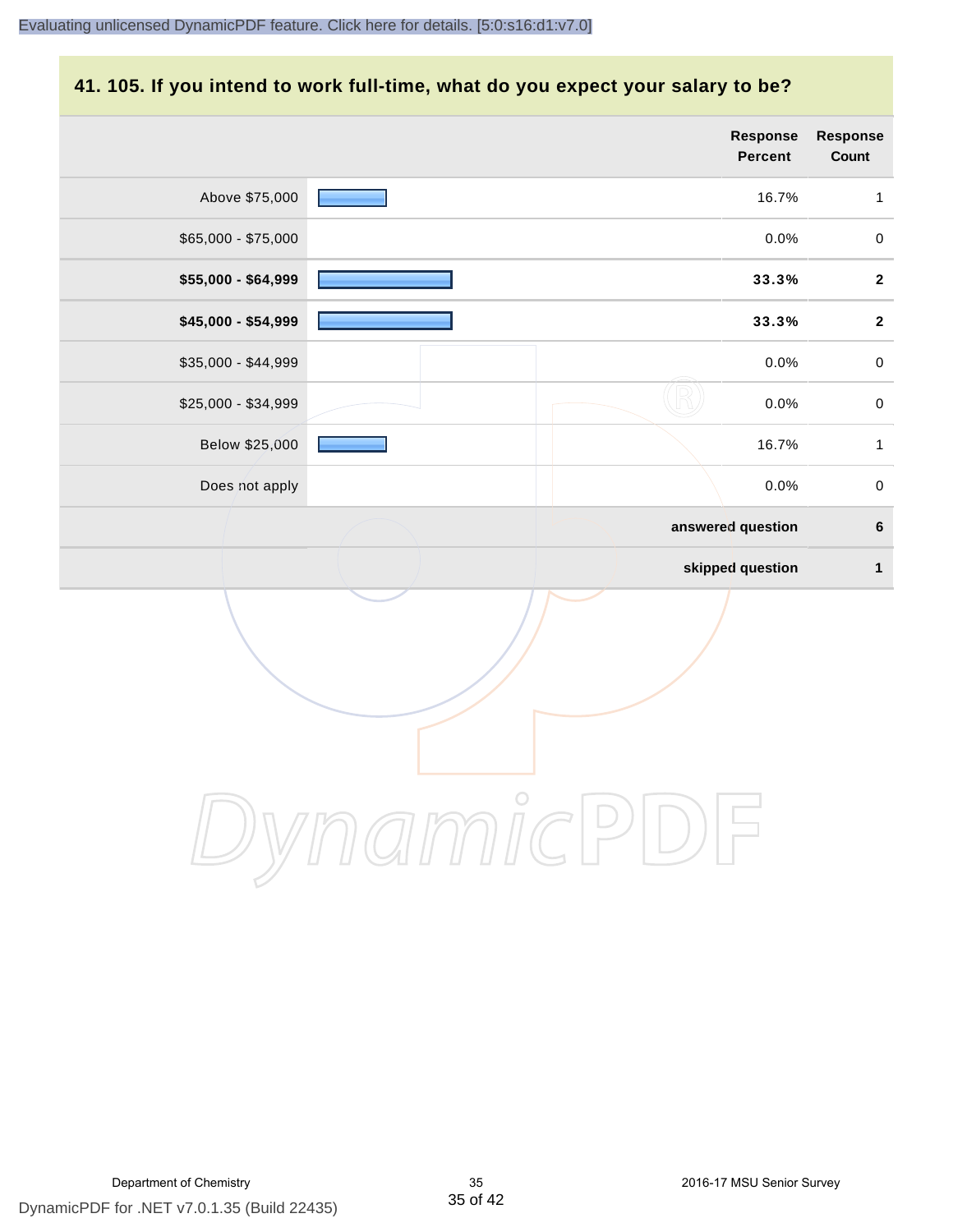#### **41. 105. If you intend to work full-time, what do you expect your salary to be?**

| answered question | 6 |
|-------------------|---|
|                   |   |

# **42. 106. If you intend to continue your education, please indicate which statement best describes the institution you will attend.**

|  | <b>Response</b><br><b>Percent</b> | <b>Response</b><br>Count              |
|--|-----------------------------------|---------------------------------------|
|  | 16.7%                             |                                       |
|  | 33.3%                             | $\mathbf{2}$                          |
|  | 16.7%                             |                                       |
|  | 33.3%                             | $\mathbf{2}$                          |
|  |                                   | 6                                     |
|  |                                   |                                       |
|  |                                   | answered question<br>skipped question |

#### **43. 107. "I would recommend Murray State University to a prospective student."**

|                       | Response<br>Percent                                | <b>Response</b><br>Count |
|-----------------------|----------------------------------------------------|--------------------------|
| <b>Strongly agree</b> | 66.7%                                              | 4                        |
| Agree                 | T<br>ㅠ<br>T<br>77<br><del>u u</del><br>77<br>33.3% | $\overline{2}$           |
| Disagree              | 0.0%                                               | $\mathbf 0$              |
| Strongly disagree     | 0.0%                                               | $\mathbf 0$              |
| answered question     |                                                    | $6\phantom{1}6$          |
|                       | skipped question                                   | 1                        |
|                       |                                                    |                          |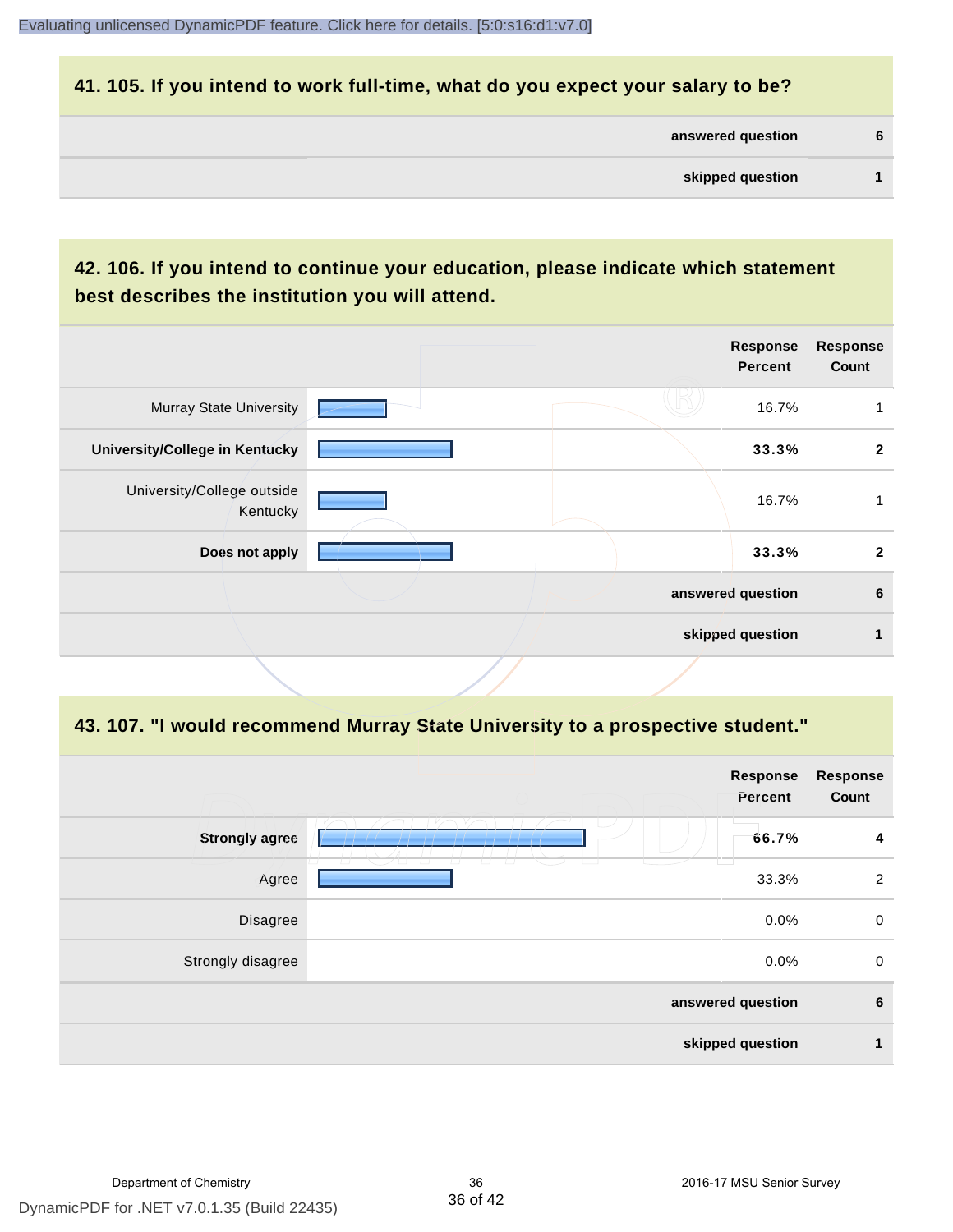| 44. Feedback:     |                   |
|-------------------|-------------------|
|                   | Response<br>Count |
|                   | $\mathbf 0$       |
| answered question | $\mathbf 0$       |
| skipped question  | 7                 |

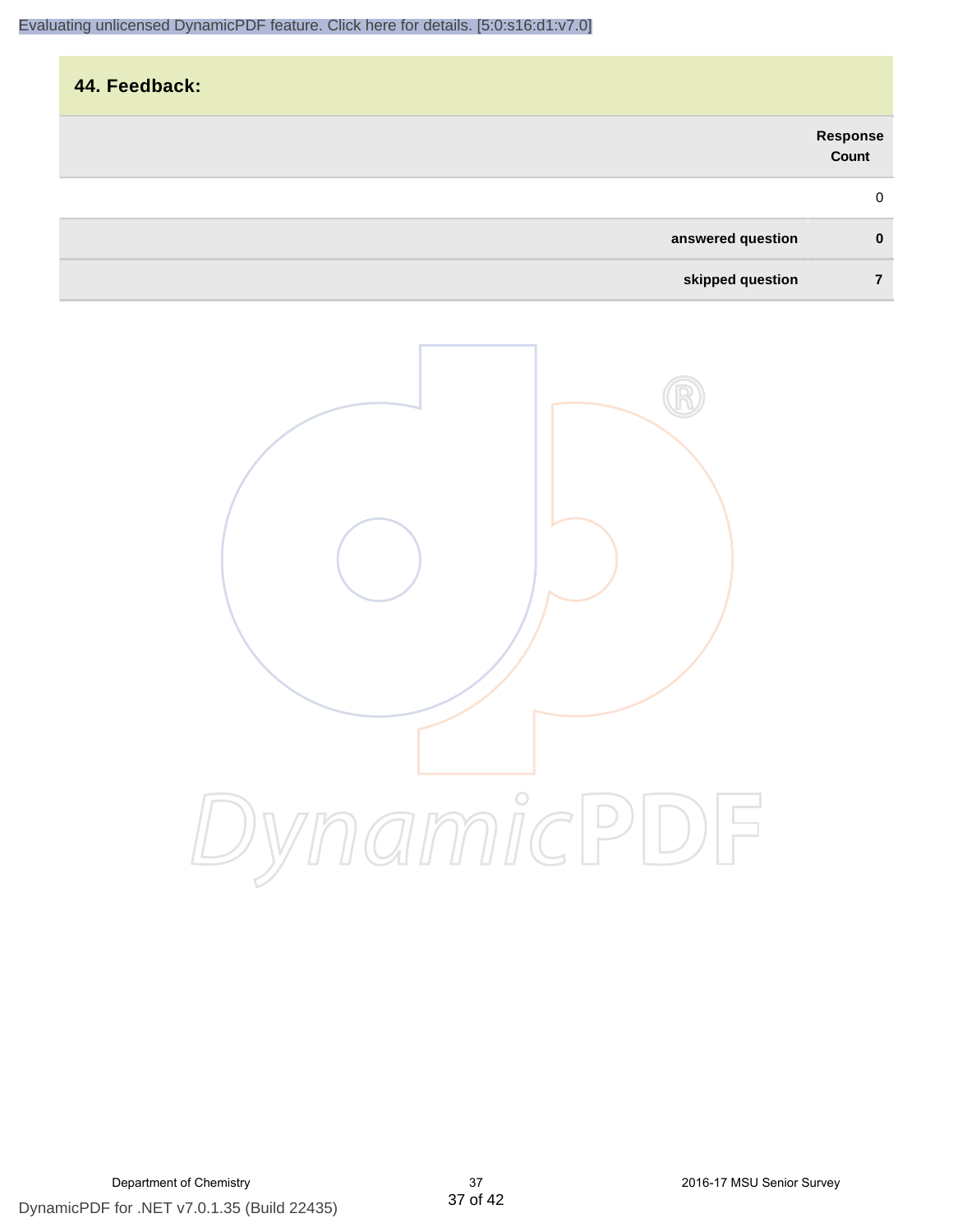|                                                 |                   | <b>Response</b><br><b>Percent</b> | <b>Response</b><br><b>Count</b> |
|-------------------------------------------------|-------------------|-----------------------------------|---------------------------------|
| Accounting                                      |                   | 0.0%                              | $\mathbf 0$                     |
| Advertising                                     |                   | 0.0%                              | $\pmb{0}$                       |
| <b>Business Administration</b><br>(associate's) |                   | 0.0%                              | $\pmb{0}$                       |
| <b>Business Administration</b><br>(bachelor's)  |                   | 0.0%                              | $\,0\,$                         |
| <b>Business GIS (certificate)</b>               |                   | 0.0%                              | $\mathbf 0$                     |
| <b>Computer Information Systems</b>             |                   | 0.0%                              | $\,0\,$                         |
| <b>Computer Science</b>                         |                   | 0.0%                              | $\mathbf 0$                     |
| Economics                                       |                   | 0.0%                              | $\pmb{0}$                       |
| Finance                                         |                   | 0.0%                              | $\pmb{0}$                       |
| <b>Graphic Communications Media</b>             |                   | 0.0%                              | $\mathbf 0$                     |
| <b>International Business</b>                   |                   | 0.0%                              | $\pmb{0}$                       |
| Journalism                                      |                   | 0.0%                              | $\mathbf 0$                     |
| Management                                      |                   | 0.0%                              | $\pmb{0}$                       |
| Marketing                                       |                   | 0.0%                              | $\,0\,$                         |
| Organizational Communication                    |                   | 0.0%                              | $\pmb{0}$                       |
| <b>Public Relations</b>                         |                   | 0.0%                              | $\mathbf 0$                     |
| <b>Television Production</b>                    |                   | 0.0%                              | $\mathsf 0$                     |
| <b>Telecommunications Systems</b><br>Mgmt       |                   | 0.0%                              | $\mathbf 0$                     |
|                                                 | answered question |                                   | $\pmb{0}$                       |
| skipped question                                |                   |                                   | $\overline{7}$                  |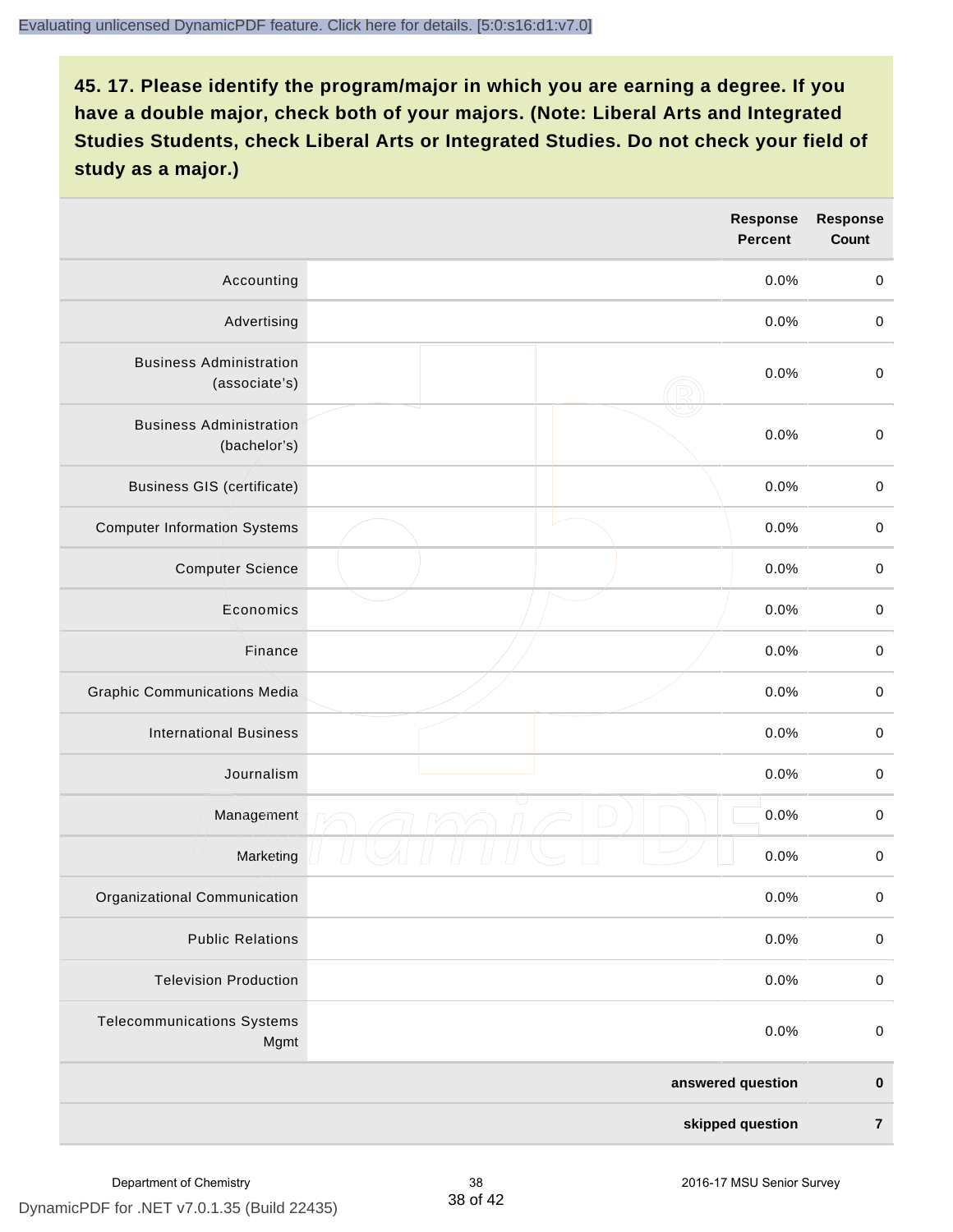| <b>Career &amp; Technical Education</b><br>(associate's) |                  | 0.0% | $\pmb{0}$   |
|----------------------------------------------------------|------------------|------|-------------|
| <b>Career &amp; Technical Education</b><br>(bachelor's)  |                  | 0.0% | $\mathbf 0$ |
| <b>Criminal Justice</b>                                  |                  | 0.0% | $\pmb{0}$   |
| <b>Elementary School Education</b>                       |                  | 0.0% | $\pmb{0}$   |
| Health & Physical Education                              |                  | 0.0% | $\pmb{0}$   |
| Interdisciplinary Early Childhood<br>Education           |                  | 0.0% | $\pmb{0}$   |
| Learning & Behavior Disorders                            |                  | 0.0% | $\pmb{0}$   |
| Middle School Education                                  |                  | 0.0% | $\mathbf 0$ |
| <b>Recreation &amp; Leisure Services</b>                 |                  | 0.0% | $\mathbf 0$ |
| Social Work                                              |                  | 0.0% | $\mathbf 0$ |
| Youth & Nonprofit Leadership                             |                  | 0.0% | $\mathbf 0$ |
| Art                                                      |                  | 0.0% | $\pmb{0}$   |
| Creative Writing (BFA)                                   |                  | 0.0% | $\pmb{0}$   |
| English                                                  |                  | 0.0% | $\pmb{0}$   |
| English Education (TESOL)                                |                  | 0.0% | $\pmb{0}$   |
| Philosophy                                               |                  | 0.0% | 0           |
| <b>International Affairs</b>                             |                  | 0.0% | $\pmb{0}$   |
| <b>Political Science</b>                                 |                  | 0.0% | $\mathbf 0$ |
| <b>Public Administration</b>                             |                  | 0.0% | $\mathbf 0$ |
| answered question                                        |                  |      | $\pmb{0}$   |
|                                                          | skipped question |      |             |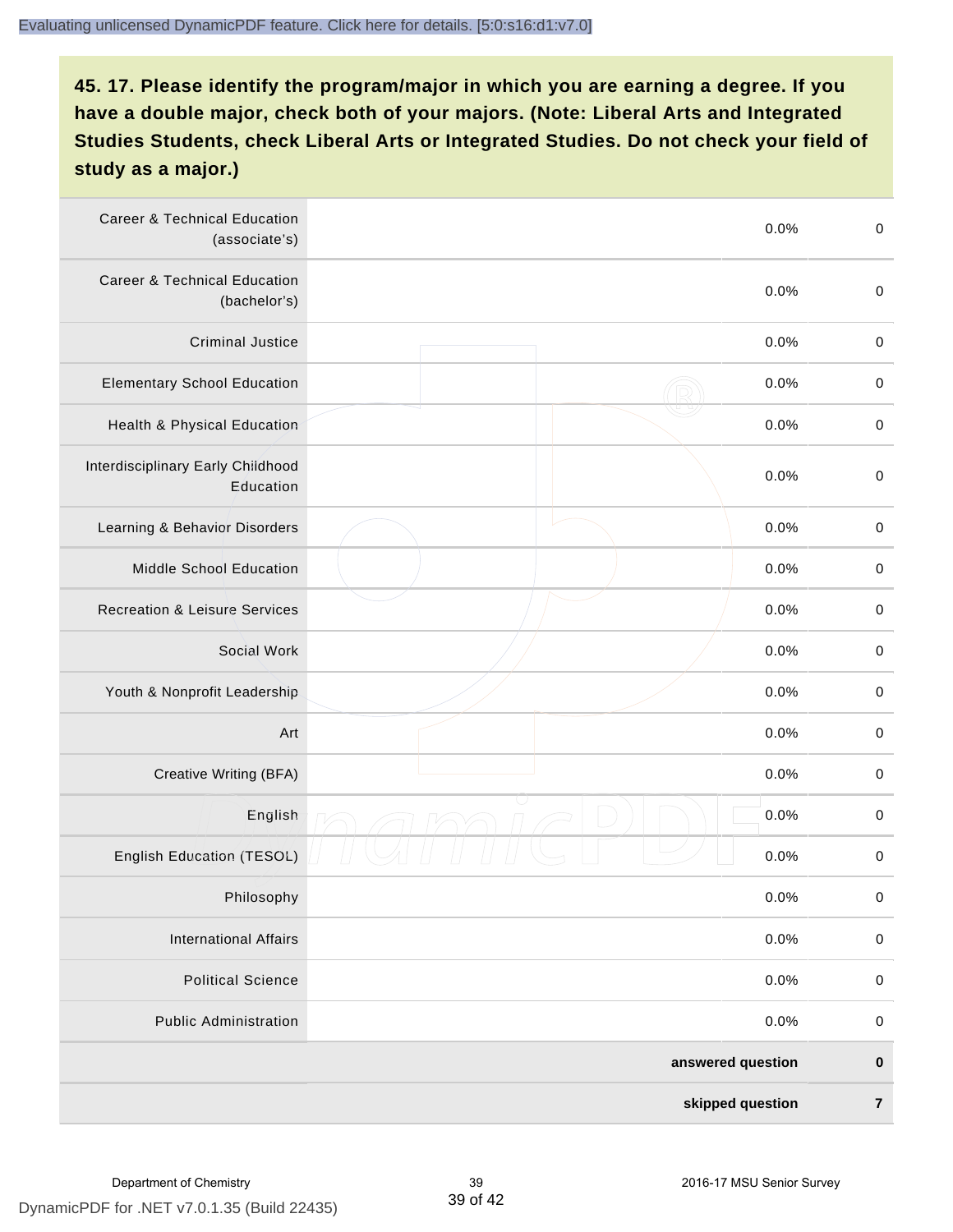| Sociology                                     |            | 0.0%      | $\mathbf 0$ |
|-----------------------------------------------|------------|-----------|-------------|
| History                                       |            | $0.0\%$   | $\mathbf 0$ |
| <b>Liberal Arts</b>                           |            | 0.0%      | $\mathbf 0$ |
| French                                        |            | 0.0%      | $\pmb{0}$   |
| German                                        |            | 0.0%      | $\mathbf 0$ |
| Japanese                                      |            | 0.0%      | $\mathbf 0$ |
| Spanish                                       |            | 0.0%      | $\mathbf 0$ |
| Music                                         |            | 0.0%      | $\mathbf 0$ |
| <b>Music Business</b>                         |            | 0.0%      | $\pmb{0}$   |
| Psychology                                    |            | 0.0%      | $\mathbf 0$ |
| Theatre                                       |            | 0.0%      | $\mathbf 0$ |
| Biology                                       |            | 0.0%      | $\mathbf 0$ |
| Wildlife & Conservation Biology               |            | 0.0%      | $\mathbf 0$ |
| Chemistry                                     |            | 0.0%      | $\pmb{0}$   |
| <b>Applied Physics</b>                        | $\bigcirc$ | 0.0%      | $\mathbf 0$ |
| <b>Engineering Physics</b>                    |            | 0.0%      | $\mathbf 0$ |
| Physics                                       |            | 0.0%      | $\mathbf 0$ |
| Geosciences                                   |            | 0.0%      | $\mathbf 0$ |
| Civil Engineering Technology<br>(associate's) |            | 0.0%      | $\pmb{0}$   |
| Civil Engineering Technology<br>(bachelor's)  |            | 0.0%      | $\pmb{0}$   |
| answered question                             |            | $\pmb{0}$ |             |
| skipped question                              |            | $\bf 7$   |             |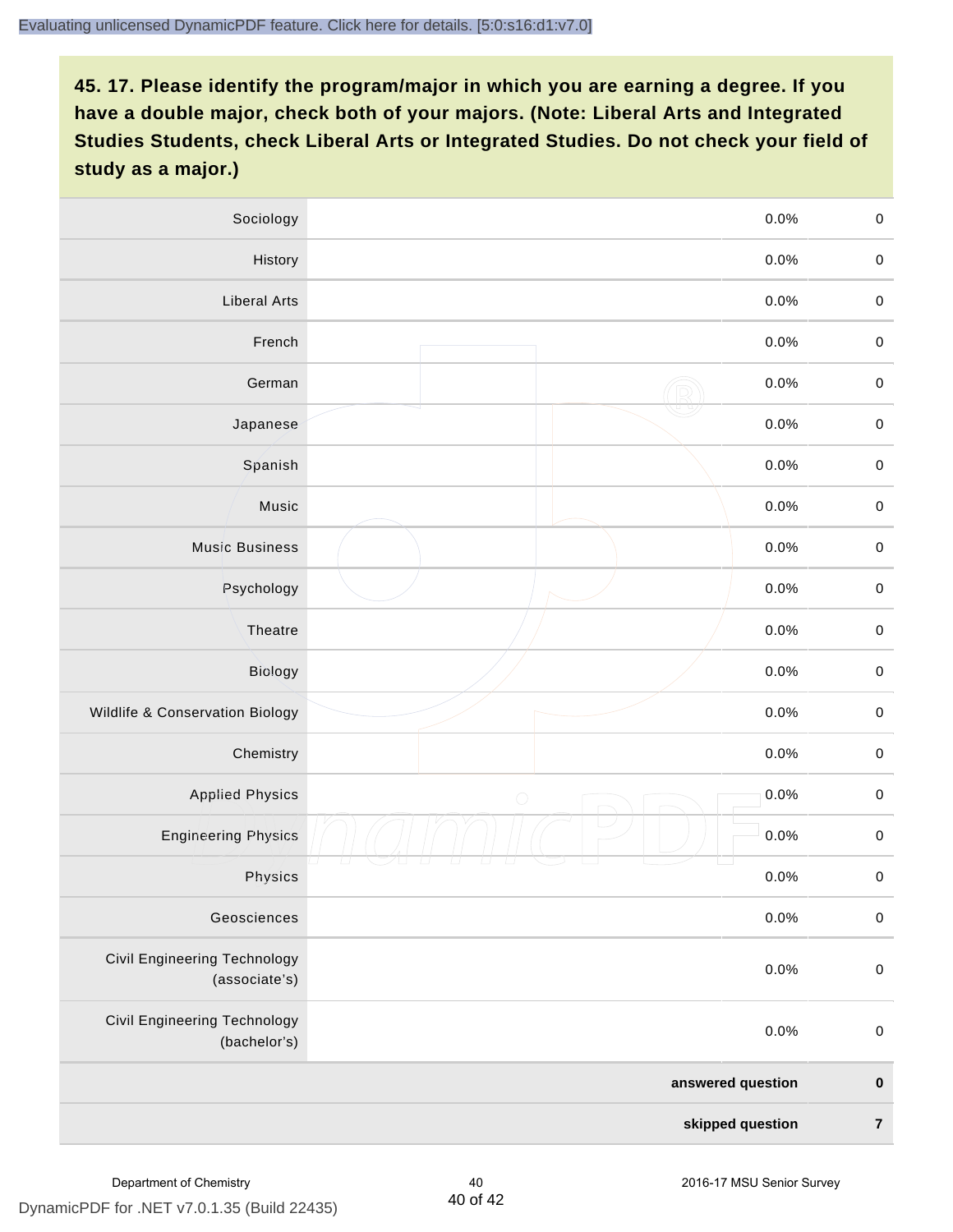| <b>Electromechanical Engineering</b><br>Technology |                  | 0.0% | $\mathbf 0$ |
|----------------------------------------------------|------------------|------|-------------|
| <b>Engineering Graphics &amp; Design</b>           |                  | 0.0% | $\mathbf 0$ |
| <b>Interior Design</b>                             |                  | 0.0% | $\pmb{0}$   |
| <b>Manufacturing Technology</b>                    |                  | 0.0% | 0           |
| Occupational Safety and Health                     |                  | 0.0% | $\pmb{0}$   |
| <b>Industrial Technology</b><br>(associate's)      |                  | 0.0% | $\pmb{0}$   |
| <b>Mathematics</b>                                 |                  | 0.0% | $\pmb{0}$   |
| <b>Telecommunications Systems</b><br>Mgmt          |                  | 0.0% | $\pmb{0}$   |
| Agricultural Science & Technology<br>(associate's) |                  | 0.0% | $\mathbf 0$ |
| Agricultural Science (bachelor's)                  |                  | 0.0% | $\mathbf 0$ |
| Animal Technology/Animal-Equine                    |                  | 0.0% | $\pmb{0}$   |
| Animal Technology/Vet Tech,<br>Pre-Vet             |                  | 0.0% | $\pmb{0}$   |
| Athletic Training                                  |                  | 0.0% | $\pmb{0}$   |
| <b>Communication Disorders</b>                     |                  | 0.0% | 0           |
| <b>Exercise Science</b>                            |                  | 0.0% | $\pmb{0}$   |
| Nursing                                            |                  | 0.0% | $\pmb{0}$   |
| Nursing/RN to BSN                                  |                  | 0.0% | $\pmb{0}$   |
| Nutrition, Dietetics, & Food Mgmt                  |                  | 0.0% | $\mathbf 0$ |
| answered question                                  |                  |      | $\pmb{0}$   |
|                                                    | skipped question |      | $\bf 7$     |